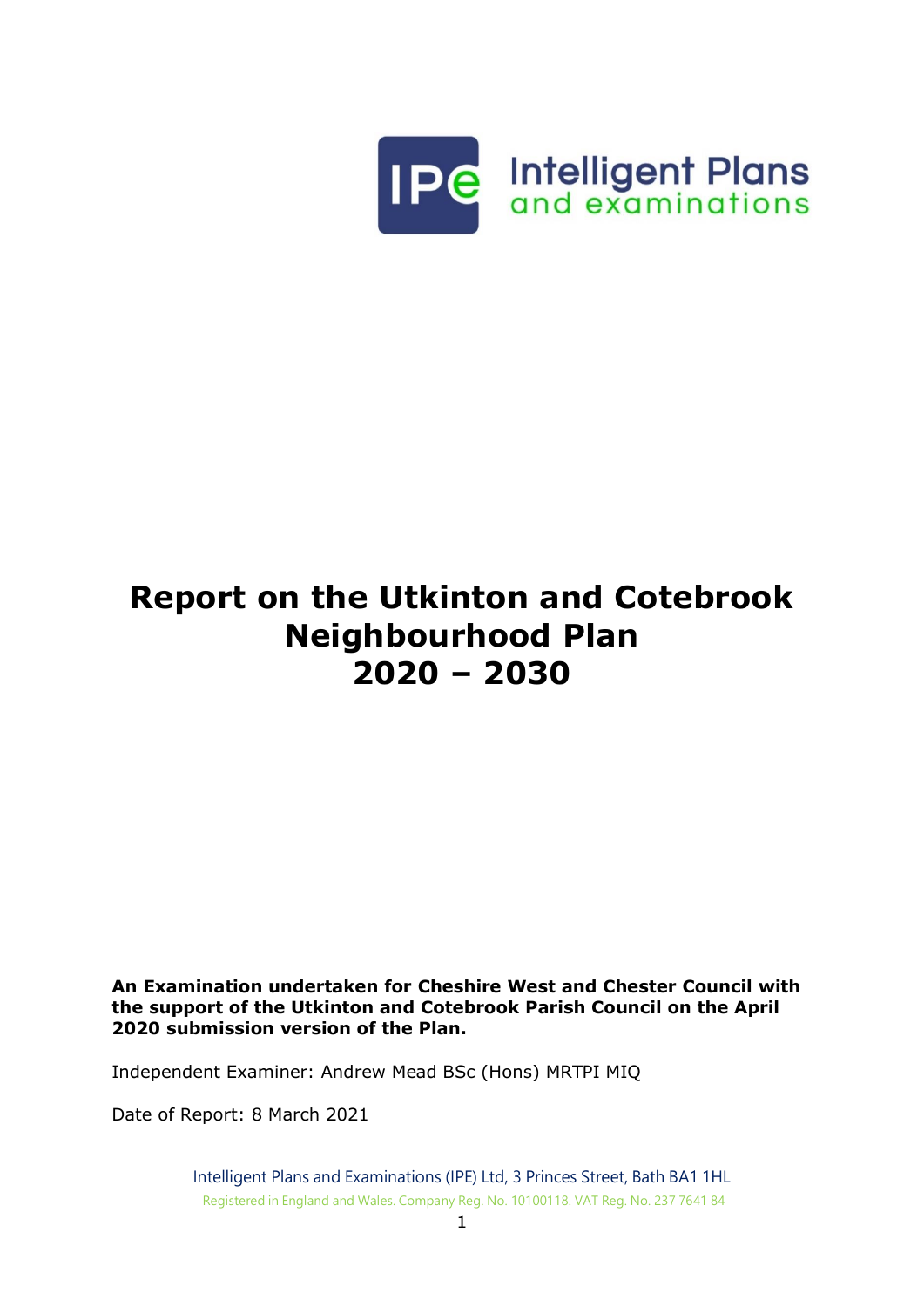| <b>Contents</b>                                                                                                                                                                                                                                                                                                                                                                 | Page                                                      |
|---------------------------------------------------------------------------------------------------------------------------------------------------------------------------------------------------------------------------------------------------------------------------------------------------------------------------------------------------------------------------------|-----------------------------------------------------------|
| <b>Main Findings</b> - Executive Summary                                                                                                                                                                                                                                                                                                                                        | 3                                                         |
| 1. Introduction and Background<br>Utkinton and Cotebrook Neighbourhood Plan 2020-<br>$\bullet$<br>2030                                                                                                                                                                                                                                                                          | 3<br>$\overline{3}$                                       |
| • The Independent Examiner<br>• The Scope of the Examination<br>The Basic Conditions<br>$\bullet$                                                                                                                                                                                                                                                                               | 4<br>4<br>5                                               |
| 2. Approach to the Examination<br><b>Planning Policy Context</b><br>$\bullet$<br>• Submitted Documents<br>• Site Visit<br>Written Representations with or without Public<br>$\bullet$<br>Hearing<br>Modifications<br>$\bullet$                                                                                                                                                  | 6<br>6<br>6<br>6<br>$\overline{7}$<br>7                   |
| 3. Procedural Compliance and Human Rights<br>Qualifying Body and Neighbourhood Plan Area<br>$\bullet$<br>• Plan Period<br>Neighbourhood Plan Preparation and Consultation<br>$\bullet$<br>Development and Use of Land<br>$\bullet$<br><b>Excluded Development</b><br>$\bullet$<br>Human Rights<br>$\bullet$                                                                     | 7<br>7<br>$\overline{7}$<br>$\overline{7}$<br>8<br>9<br>9 |
| 4. Compliance with the Basic Conditions<br>EU Obligations (under retained EU law)<br>$\bullet$<br>• Main Issues<br>• Vision and Objectives<br>Housing (Policies 1, 2 & 3)<br>$\bullet$<br>Local Infrastructure (Policies 4, 5 & 6)<br>Transport (Policies 7 & 8)<br>Local Distinctiveness, Landscape, Wildlife and Open<br>$\bullet$<br>Space (Policies 9, 10 & 11)<br>Overview | 9<br>9<br>10<br>11<br>11<br>12<br>14<br>14<br>17          |
| <b>5. Conclusions</b><br>Summary<br>The Referendum and its Area<br>$\bullet$<br><b>Concluding Comments</b><br>$\bullet$                                                                                                                                                                                                                                                         | 18<br>18<br>18<br>18                                      |
| <b>Appendix: Modifications</b>                                                                                                                                                                                                                                                                                                                                                  | 20                                                        |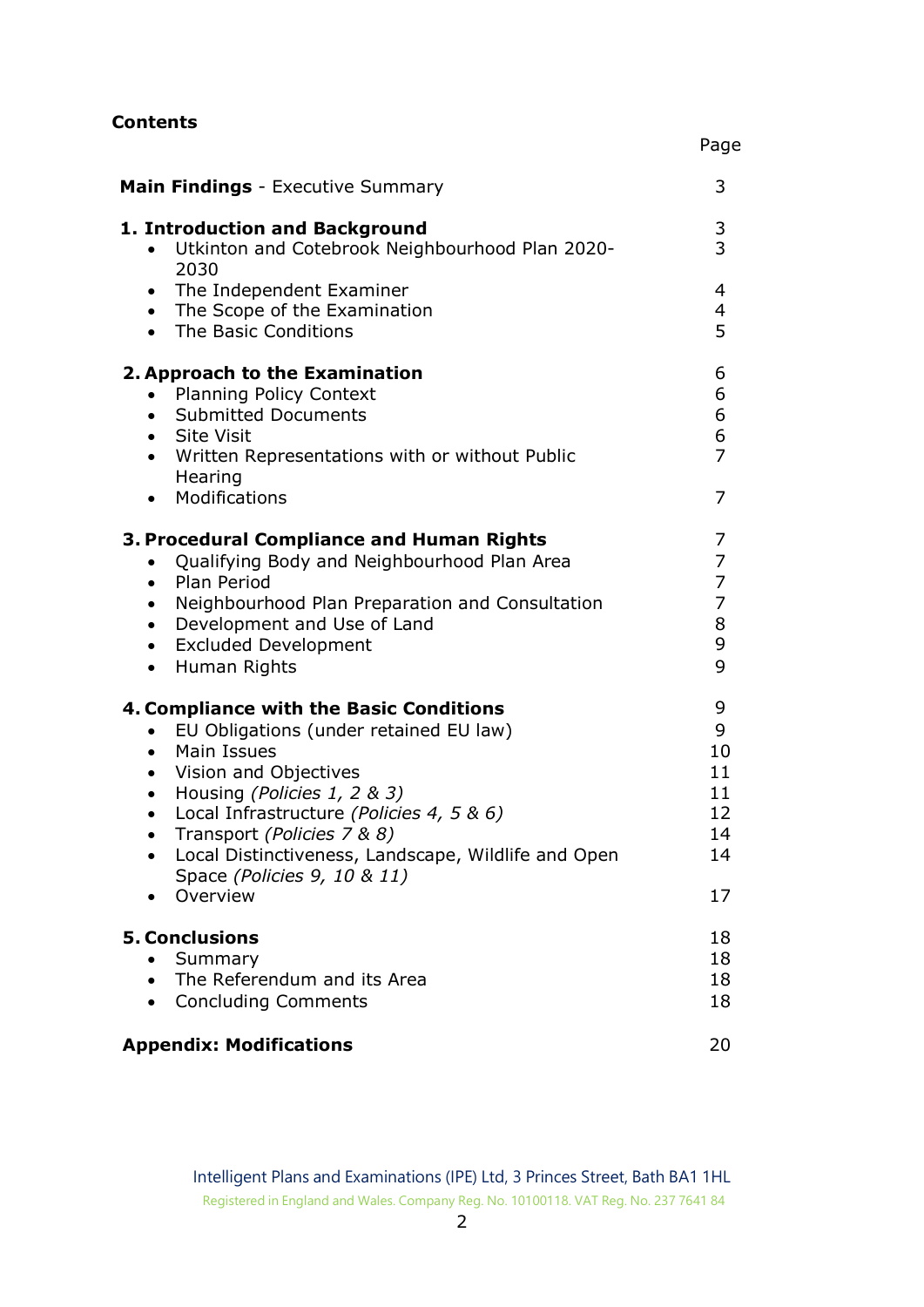## **Main Findings** - Executive Summary

From my examination of the Utkinton and Cotebrook Neighbourhood Plan (UCNP/the Plan) and its supporting documentation including the representations made, I have concluded that subject to the policy modifications set out in this report, the Plan meets the Basic Conditions.

I have also concluded that:

- The Plan has been prepared and submitted for examination by a qualifying body – Utkinton and Cotebrook Parish Council;
- The Plan has been prepared for an area properly designated the Parish of Utkinton and Cotebrook, as shown on Figure 1 on page 5 of the submitted Plan;
- The Plan specifies the period during which it is to take effect: 2020 2030; and
- The policies relate to the development and use of land for a designated neighbourhood area.

I recommend that the Plan, once modified, proceeds to referendum on the basis that it has met all the relevant legal requirements.

I have considered whether the referendum area should extend beyond the designated area to which the Plan relates and have concluded that it should not.

## **1. Introduction and Background**

*Utkinton and Cotebrook Neighbourhood Plan 2020–2030*

- 1.1 The Parish of Utkinton and Cotebrook, containing the village of Utkinton and the smaller settlement of Cotebrook, lies within open countryside, roughly equidistant from Chester, Nantwich and Northwich. Tarporley lies about 3 km to the south. The population of the Parish in 2011 was 706.<sup>1</sup> The sandstone ridge which bisects the Parish offers extensive views over the surrounding gently undulating agricultural landscape of scattered farms, narrow lanes, with well-established mixed hedgerows.
- 1.2 The process of preparing the UCNP began after a decision by Utkinton and Cotebrook Parish Council (UCPC) in August 2016<sup>2</sup>, with the initial designation of the Plan area taking place in November 2016. The Plan was built on the foundations laid in the Utkinton and Cotebrook Parish Plan 2013 (Appendix A of the Plan). A Steering Committee was formed. Initial public consultation occurred in June and July 2017. Questionnaires were

 $1$  2011 Census.

Intelligent Plans and Examinations (IPE) Ltd, 3 Princes Street, Bath BA1 1HL Registered in England and Wales. Company Reg. No. 10100118. VAT Reg. No. 237 7641 84 <sup>2</sup> Utkinton and Cotebrook Parish Council: Chair's report 2016/17.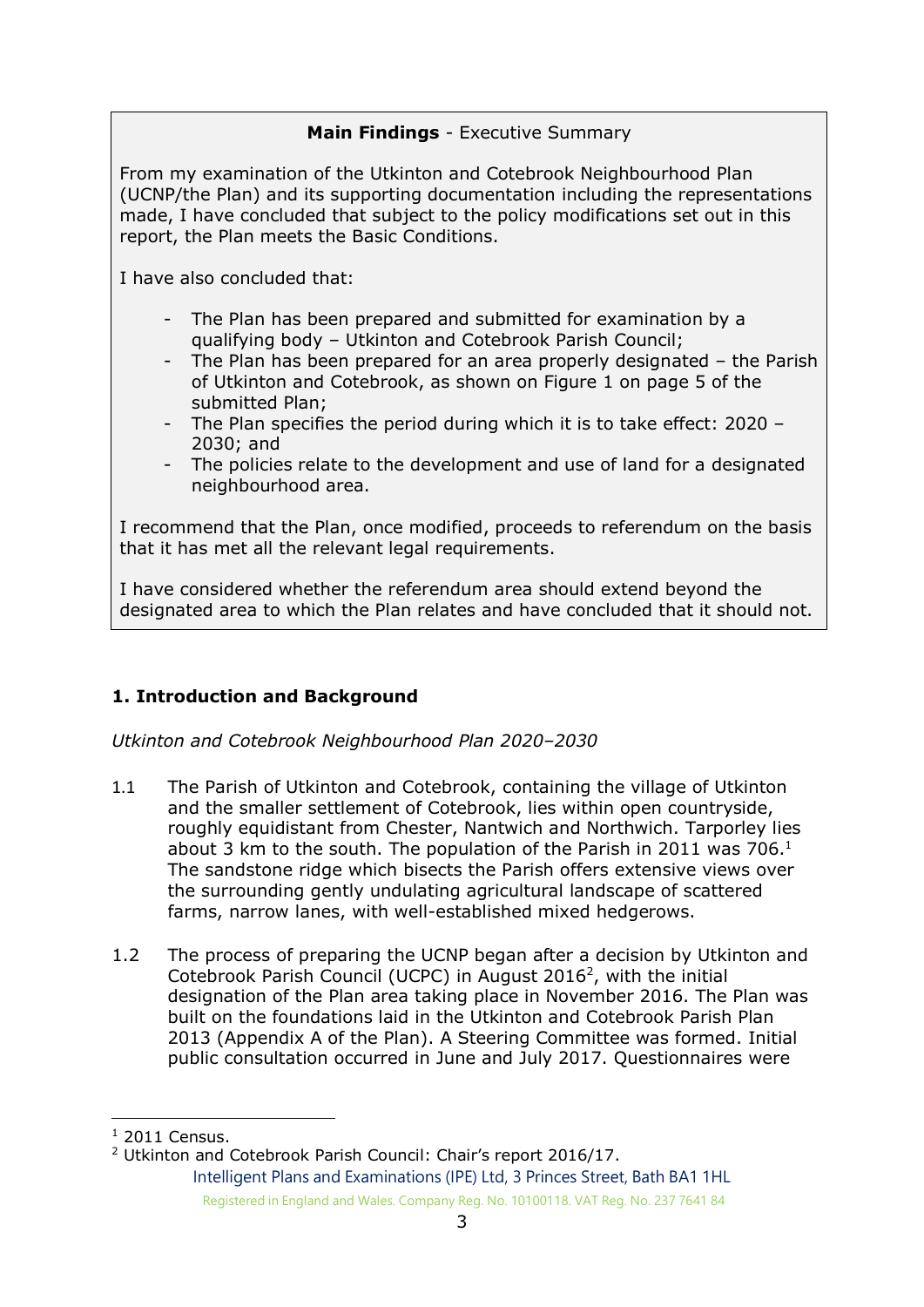distributed. The Plan area was redesignated in October 2019<sup>3</sup> by Cheshire West and Chester Council (CWaCC) and further public consultation took place. The Plan was finally submitted to CWaCC in April 2020 and represents over four years work by those involved.

#### *The Independent Examiner*

- 1.3 As the Plan has now reached the examination stage, I have been appointed as the examiner of the UCNP by CWaCC, with the agreement of UCPC.
- 1.4 I am a chartered town planner and former government Planning Inspector and have experience of examining neighbourhood plans. I am an independent examiner, and do not have an interest in any of the land that may be affected by the Plan.

#### *The Scope of the Examination*

1.5 As the independent examiner, I am required to produce this report and recommend either:

(a) that the neighbourhood plan is submitted to a referendum without changes; or

(b) that modifications are made and that the modified neighbourhood plan is submitted to a referendum; or

(c) that the neighbourhood plan does not proceed to a referendum on the basis that it does not meet the necessary legal requirements.

- 1.6 The scope of the examination is set out in Paragraph 8(1) of Schedule 4B to the Town and Country Planning Act 1990 (as amended) ('the 1990 Act'). The examiner must consider:
	- Whether the Plan meets the Basic Conditions.
	- Whether the Plan complies with provisions under s.38A and s.38B of the Planning and Compulsory Purchase Act 2004 (as amended) ('the 2004 Act'). These are:
		- it has been prepared and submitted for examination by a qualifying body, for an area that has been properly designated by the local planning authority;
		- it sets out policies in relation to the development and use of land;
		- it specifies the period during which it has effect;

<sup>&</sup>lt;sup>3</sup> See paragraph 3.1 below.

Intelligent Plans and Examinations (IPE) Ltd, 3 Princes Street, Bath BA1 1HL Registered in England and Wales. Company Reg. No. 10100118. VAT Reg. No. 237 7641 84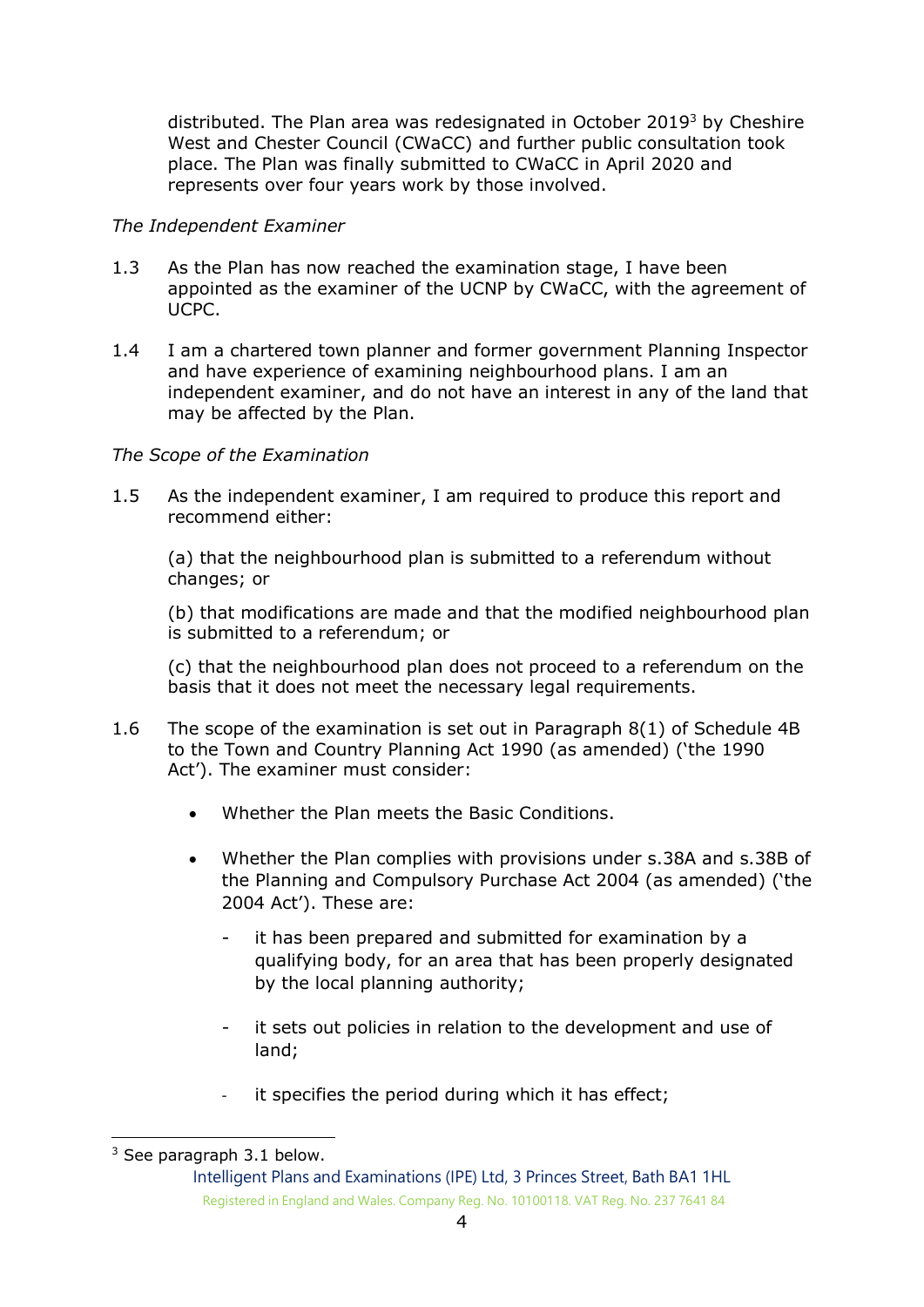- it does not include provisions and policies for 'excluded development'; and
- it is the only neighbourhood plan for the area and does not relate to land outside the designated neighbourhood area.
- Whether the referendum boundary should be extended beyond the designated area, should the Plan proceed to referendum.
- Such matters as prescribed in the Neighbourhood Planning (General) Regulations 2012 (as amended) ('the 2012 Regulations').
- 1.7 I have considered only matters that fall within Paragraph 8(1) of Schedule 4B to the 1990 Act, with one exception. That is the requirement that the Plan is compatible with the Human Rights Convention.

#### *The Basic Condition*s

- 1.8 The 'Basic Conditions' are set out in Paragraph 8(2) of Schedule 4B to the 1990 Act. In order to meet the Basic Conditions, the neighbourhood plan must:
	- Have regard to national policies and advice contained in guidance issued by the Secretary of State;
	- Contribute to the achievement of sustainable development;
	- Be in general conformity with the strategic policies of the development plan for the area;
	- Be compatible with and not breach European Union (EU) obligations (under retained EU law); <sup>4</sup> and
	- Meet prescribed conditions and comply with prescribed matters.
- 1.9 Regulation 32 of the 2012 Regulations prescribes a further Basic Condition for a neighbourhood plan. This requires that the making of the Plan does not breach the requirement of Chapter 8 Part 6 of the Conservation of Habitats and Species Regulations 2017 ('the 2017 Regulations').<sup>5</sup>

Intelligent Plans and Examinations (IPE) Ltd, 3 Princes Street, Bath BA1 1HL Registered in England and Wales. Company Reg. No. 10100118. VAT Reg. No. 237 7641 84

<sup>4</sup> The existing body of environmental regulation is retained under EU law.

<sup>5</sup> This revised Basic Condition came into force on 28 December 2018 through the Conservation of Habitats and Species and Planning (Various Amendments) (England and Wales) Regulations 2018.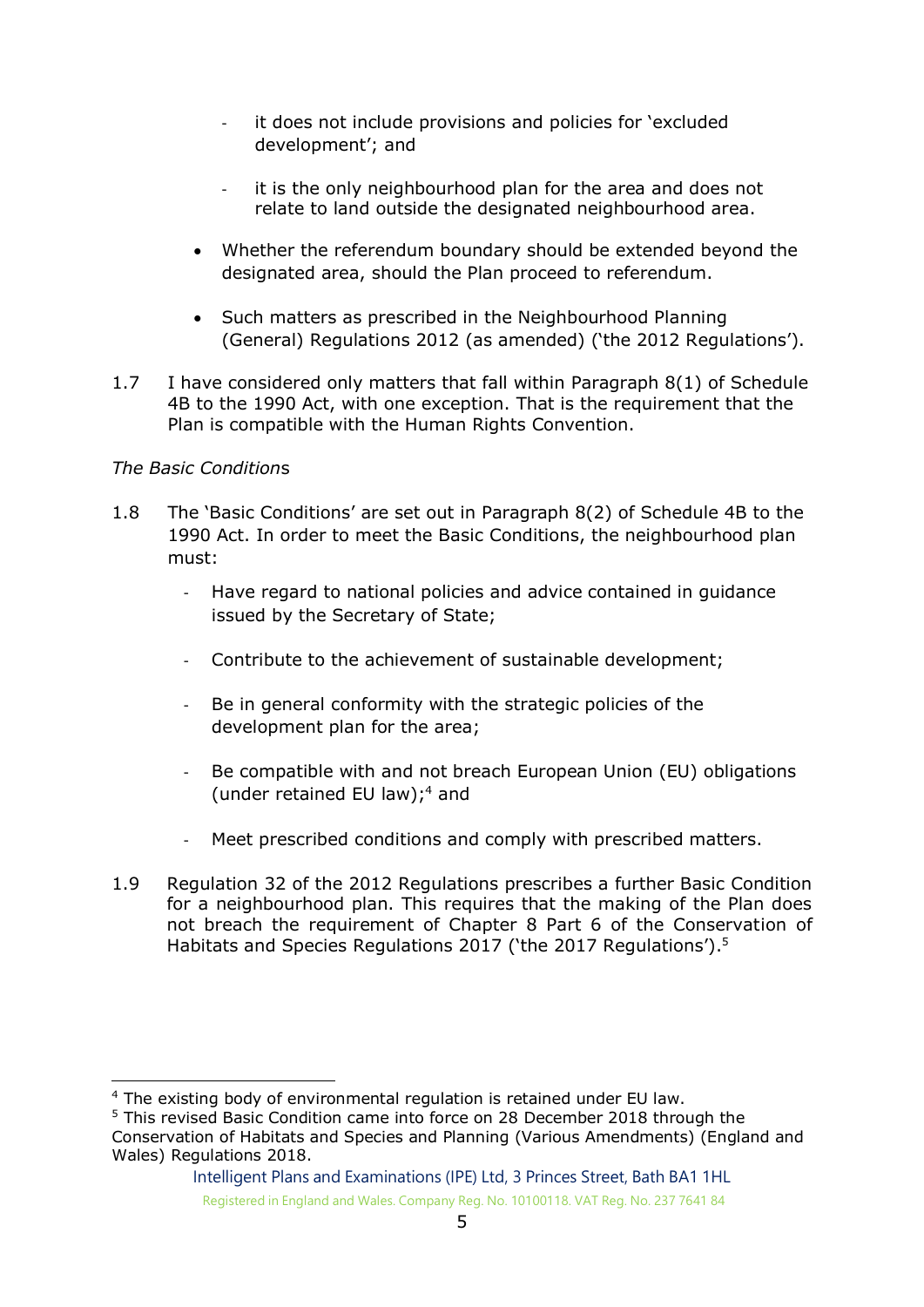## **2. Approach to the Examination**

#### *Planning Policy Context*

- 2.1 The Development Plan for this part of CWaCC, excluding policies relating to minerals and waste development, includes the Cheshire West and Chester Local Plan (CWaCLP). The CWaCLP (Part One) deals with Strategic Policies and was adopted in January 2015. The CWaCLP (Part Two) covers Land Allocations and Detailed Policies and was adopted in July 2019.
- 2.2 The planning policy for England is set out principally in the National Planning Policy Framework (NPPF). Planning Practice Guidance (PPG) offers guidance on how this policy should be implemented. A revised NPPF was published on 19 February 2019 and all references in this report are to the February 2019 NPPF and its accompanying PPG.

#### *Submitted Documents*

- 2.3 I have considered all policy, quidance and other reference documents I consider relevant to the examination, including those submitted which include:
	- the Draft Utkinton and Cotebrook Neighbourhood Plan 2020-2030 (April 2020);
	- the map on page 5 of the Plan, which identifies the area to which the proposed Neighbourhood Plan relates;
	- the Consultation Statement (April 2020);
	- the Basic Conditions Statement (March 2020);
	- all the representations that have been made in accordance with the Regulation 16 consultation;
	- the Strategic Environmental Assessment, Sustainability Appraisal and Habitats Regulations Assessment Screening Determination prepared by CWaCC (September 2020); and
	- the request for additional clarification sought in my letter of 22 December 2020 and the responses dated 13 January 2021 from CWaCC and dated 18 January 2021 from UCPC. 6

## *Site Visit*

2.4 I made an unaccompanied site visit to the UCNP area on 17 December 2020 to familiarise myself with it and visit relevant locations referenced in the Plan and evidential documents.

<sup>6</sup> View at:

[http://consult.cheshirewestandchester.gov.uk/portal/cwc\\_ldf/np/utkinton\\_cotebrook\\_pu](http://consult.cheshirewestandchester.gov.uk/portal/cwc_ldf/np/utkinton_cotebrook_pub?tab=files) [b?tab=files](http://consult.cheshirewestandchester.gov.uk/portal/cwc_ldf/np/utkinton_cotebrook_pub?tab=files)

Intelligent Plans and Examinations (IPE) Ltd, 3 Princes Street, Bath BA1 1HL Registered in England and Wales. Company Reg. No. 10100118. VAT Reg. No. 237 7641 84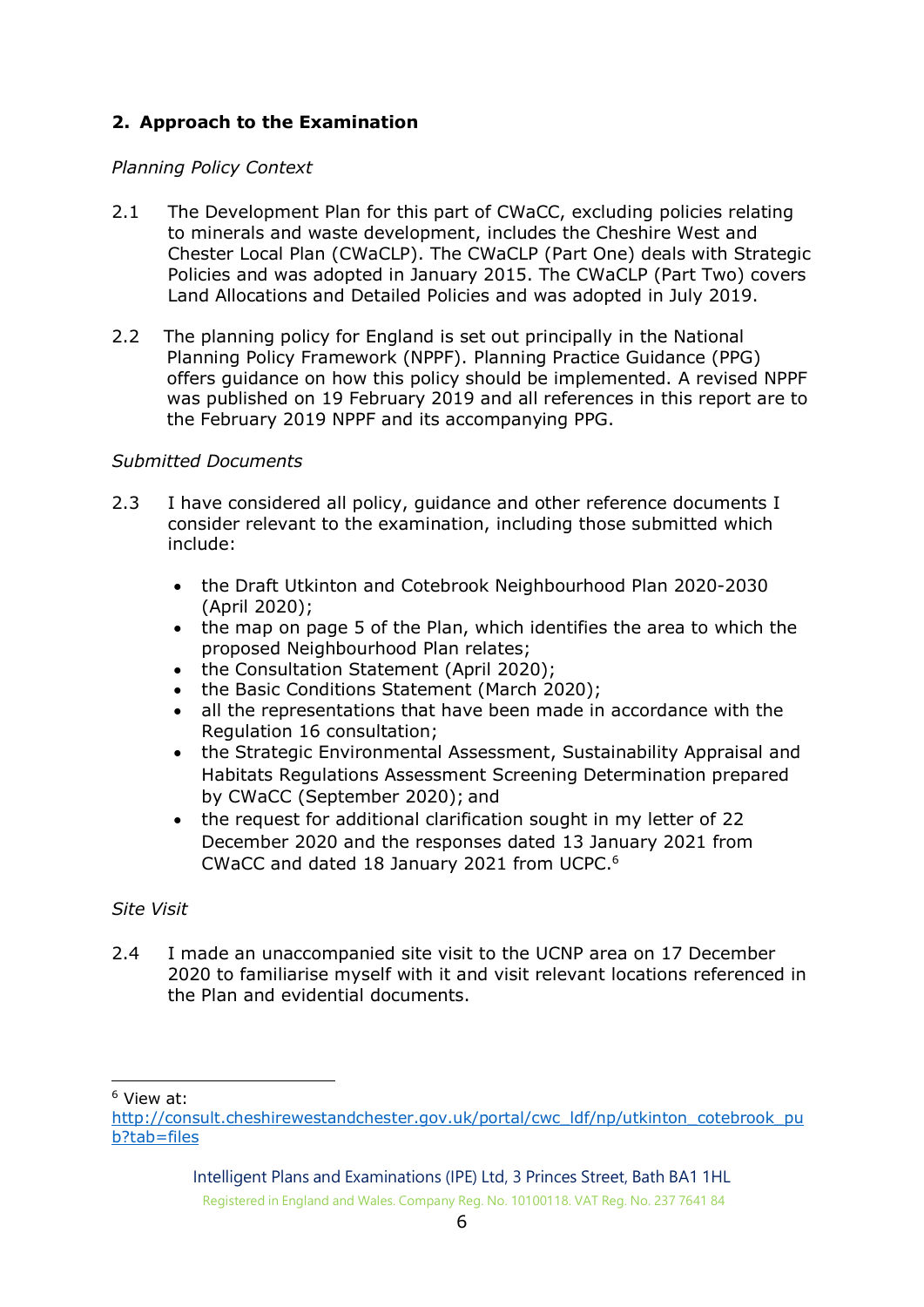#### *Written Representations with or without Public Hearing*

2.5 This examination has been dealt with by written representations. I considered hearing sessions to be unnecessary as the consultation responses clearly articulated the objections to the Plan and presented arguments for and against the Plan's suitability to proceed to a referendum. No requests for a hearing session were received.

#### *Modifications*

2.6 Where necessary, I have recommended modifications to the Plan (**PMs**) in this report in order that it meets the Basic Conditions and other legal requirements. For ease of reference, I have listed these modifications separately in the Appendix.

## **3. Procedural Compliance and Human Rights**

#### *Qualifying Body and Neighbourhood Plan Area*

3.1 The Utkinton and Cotebrook Neighbourhood Plan has been prepared and submitted for examination by Utkinton and Cotebrook Parish Council, which is a qualifying body. The UCNP extends over all the Utkinton and Cotebrook Parish. This constitutes the area of the Plan redesignated by CWaCC on 17 October 2019 (making minor revisions to the extent of the area initially designated on 22 November 2016), to align with a change made to the Parish boundary in 2018.<sup>7</sup> The UCNP includes a map on page 5 on which the area of the Plan is delineated.

#### *Plan Period*

3.2 The period of the Plan, prominently displayed on the front cover of the document, is between 2020 and 2030. The end date of the period aligns with that of the CWaCLP (Part One) and CWaCLP (Part Two).

#### *Neighbourhood Plan Preparation and Consultation*

3.3 The Consultation Statement and accompanying appendices indicate a process of several stages of Plan preparation from 2016 to submission to CWaCC in April 2020. Following the decision to proceed with the Neighbourhood Plan in 2016 and the formation of a Steering Committee, a questionnaire was delivered to each household in the Parish and public meetings were held in Cotebrook on 15 July 2017 and Utkinton on 22 July 2017. The survey and meetings were publicised on the Parish Council noticeboards and website. The Steering Group also attended and set up a stall at the Utkinton Garden Fete in July 2017. 153 responses were

 $7$  For further details see Basic Conditions Statement paragraph 2.2 & Consultation Statement page 3.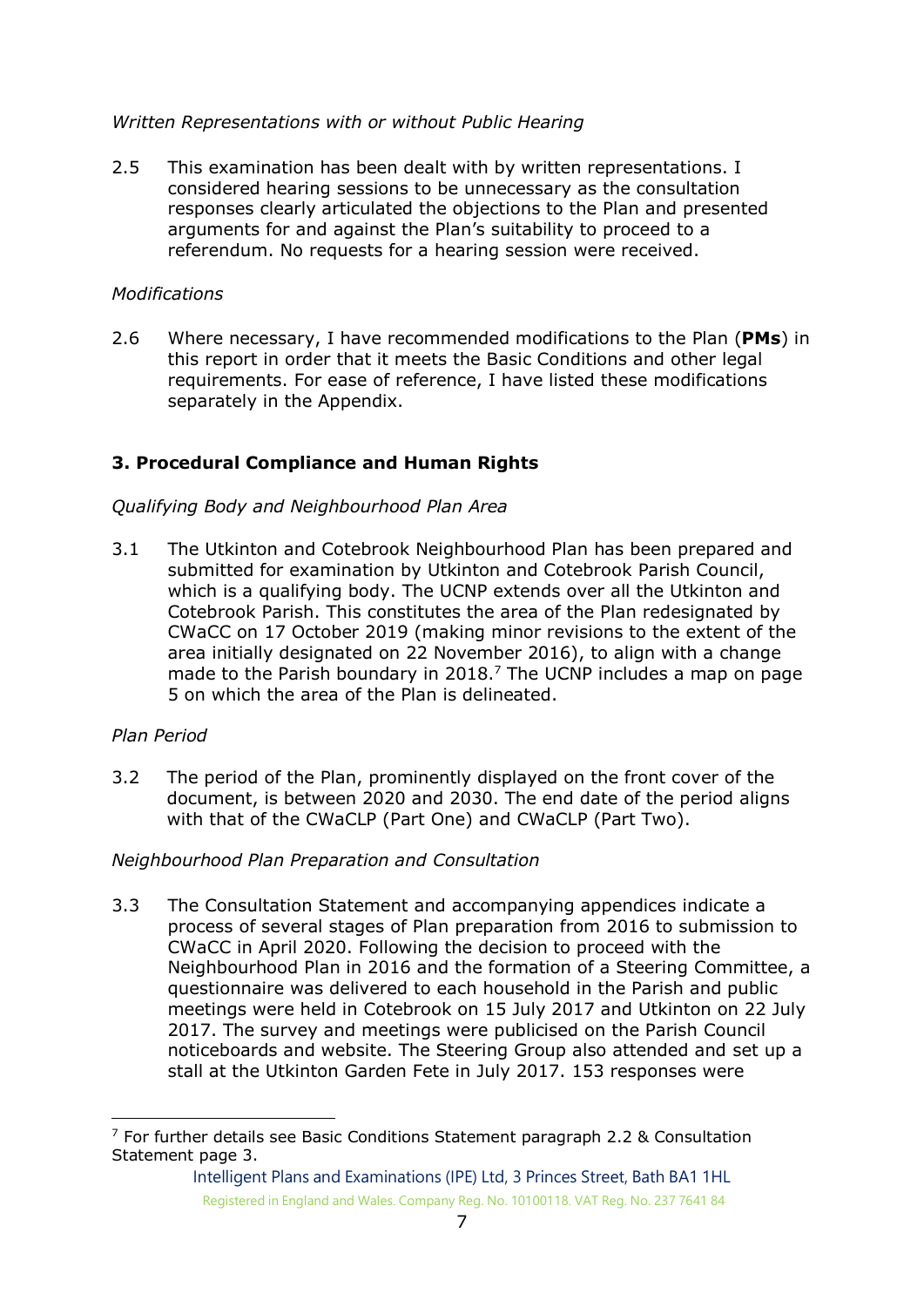received to the questionnaire, a response rate in relation to the population of the Parish of 22%.

- 3.4 Pupils who lived in the Parish but attended Tarporley High School were visited in the School, given a short presentation on the Neighbourhood Plan and asked to fill in the questionnaire during a programme designed and monitored by their teachers. In addition, a questionnaire was devised by the Steering Group for pupils at St. Pauls Primary School, the teachers agreeing to present them during specific lessons relevant to the topic, in which the questions were a natural corollary to the subject being taught. Businesses and farmers were also approached but with the result of a low response rate. The responses overall helped to form the basis of the Plan vision, objectives and policies, and helped to determine what evidence needed to be gathered to inform the policies. A Housing Needs Survey was carried out in 2018 and the Utkinton and Cotebrook Neighbourhood Plan Vision and Objectives document was drawn up which was discussed at the Parish Council and then circulated for consultation to each dwelling in the Parish.
- 3.5 On completion of the draft Utkinton and Cotebrook Neighbourhood Plan, a printed copy was delivered to every dwelling in Cotebrook and Utkinton in July 2019 for a consultation period of six weeks. Two meetings were held to give residents the opportunity to discuss the contents of the draft Plan with members of the Steering Group and representatives of the Parish Council. The meetings were held on 17 August 2019 in Cotebrook Village Hall and 7 September 2019 in Utkinton Village Hall.
- 3.6 The Plan was published for consultation under Regulation 14 of the 2012 Regulations for a period of 8 weeks from 16 October until 4 December 2019 and was placed on the Parish website. 29 statutory consultees were consulted; 9 responded. A summary of the representations received from the statutory consultees and the action taken is given on pages 66–68 of the Consultation Statement.
- 3.7 Consultation in accordance with Regulation 16, when the Plan was submitted to CWaCC, was carried out for a period of 7 weeks between 12 October and 30 November 2020. 14 responses were received. I am satisfied that a transparent, fair and inclusive consultation process has been followed for the UCNP, that has had regard to advice in the PPG on plan preparation and is procedurally compliant in accordance with the legal requirements.

#### *Development and Use of Land*

3.8 The Plan sets out policies in relation to the development and use of land in accordance with s.38A of the 2004 Act.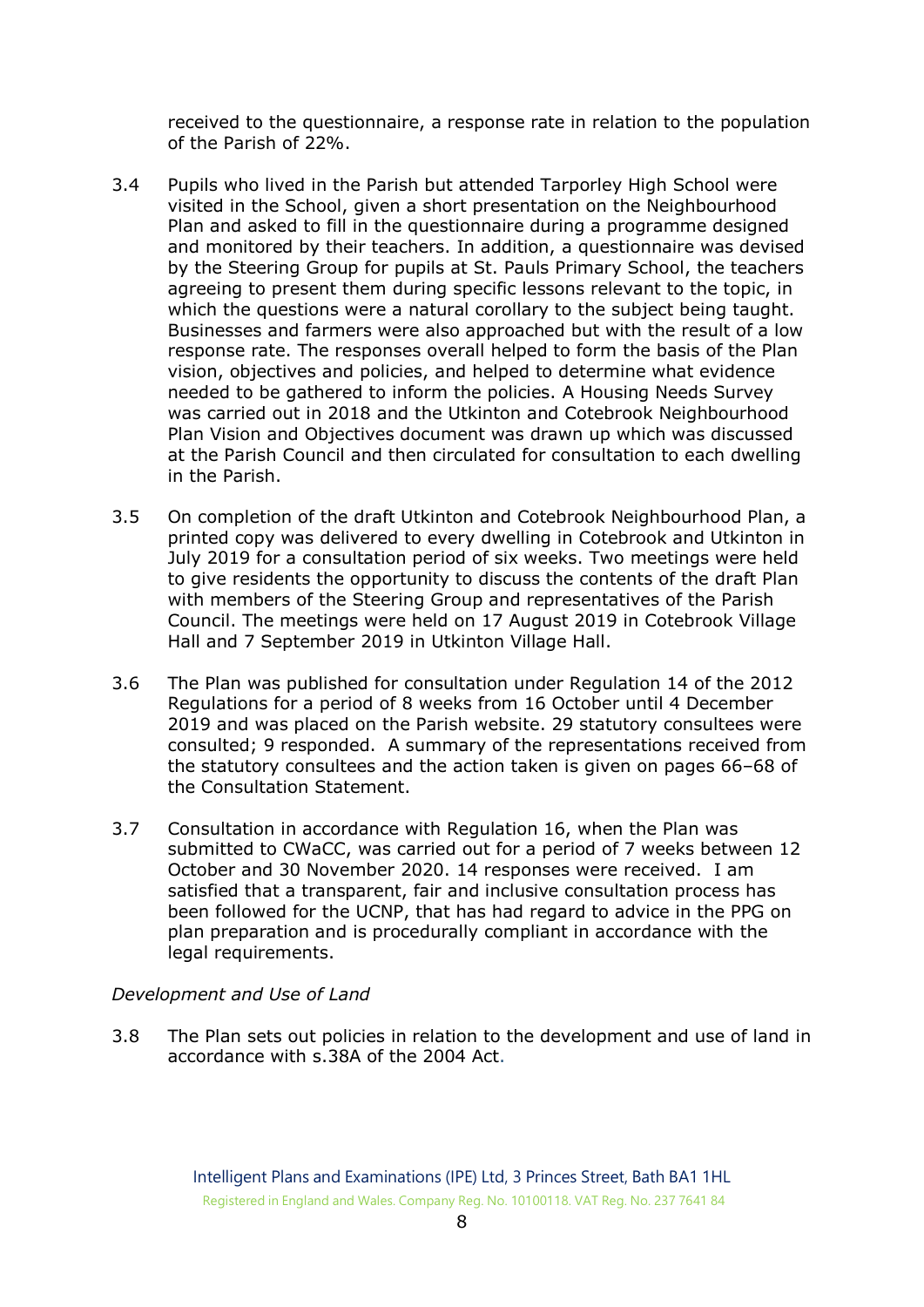#### *Excluded Development*

3.9 The Plan does not include provisions and policies for 'excluded development'.

#### *Human Rights*

3.10 The Basic Conditions Statement advises that the UCNP is fully compatible with the European Convention on Human Rights, transposed into UK law by the Human Rights Act 1998. It has been prepared within the existing framework of statute, national planning policy and guidance, and local level strategic planning policies, which are both compatible with the Convention. In accordance with the established process, the Plan has been prepared in full consultation with the local community and wider stakeholders to produce as inclusive a document as possible and it is subject to independent examination. The Plan does not contain policies or proposals that would infringe the human rights of residents or other stakeholders over and above the existing strategic policies at national and local levels. In general, the policies and proposals will not have a discriminatory impact on any particular group of individuals. CWaCC has not alleged that human rights might be breached. I have considered this matter independently and I have found no reason to disagree with that position.

#### **4. Compliance with the Basic Conditions**

#### *EU Obligations (under retained EU law)*

- 4.1 The UCNP was screened for Strategic Environmental Assessment (SEA) by CWaCC. The report was submitted with the Plan in accordance with the legal requirement under Regulation 15(e)(i) of the 2012 Regulations. As a result of the SEA screening assessment, the Council found that it is unlikely that there will be any significant environmental effects arising from the Plan and, therefore, an SEA would not be required. The Environment Agency (EA)<sup>8</sup> and Natural England (NE)<sup>9</sup> when consulted, agreed with that assessment. Historic England were consulted, albeit no response was provided. 10
- 4.2 The UCNP was also screened for Habitats Regulation Assessment (HRA) by CWaCC who determined that the Plan is unlikely to have an adverse effect on a European site (as defined in Regulation 8 of the 2017 Regulations), alone or in combination with other plans and projects. Accordingly, Appropriate Assessment was not considered to be required. NE agreed with the report's conclusions that the UCNP would not be likely to result in

<sup>8</sup> Received on 30 October 2019.

<sup>&</sup>lt;sup>9</sup> Received on 15 October 2019.

<sup>&</sup>lt;sup>10</sup> Consulted on 11 October 2019.

Intelligent Plans and Examinations (IPE) Ltd, 3 Princes Street, Bath BA1 1HL Registered in England and Wales. Company Reg. No. 10100118. VAT Reg. No. 237 7641 84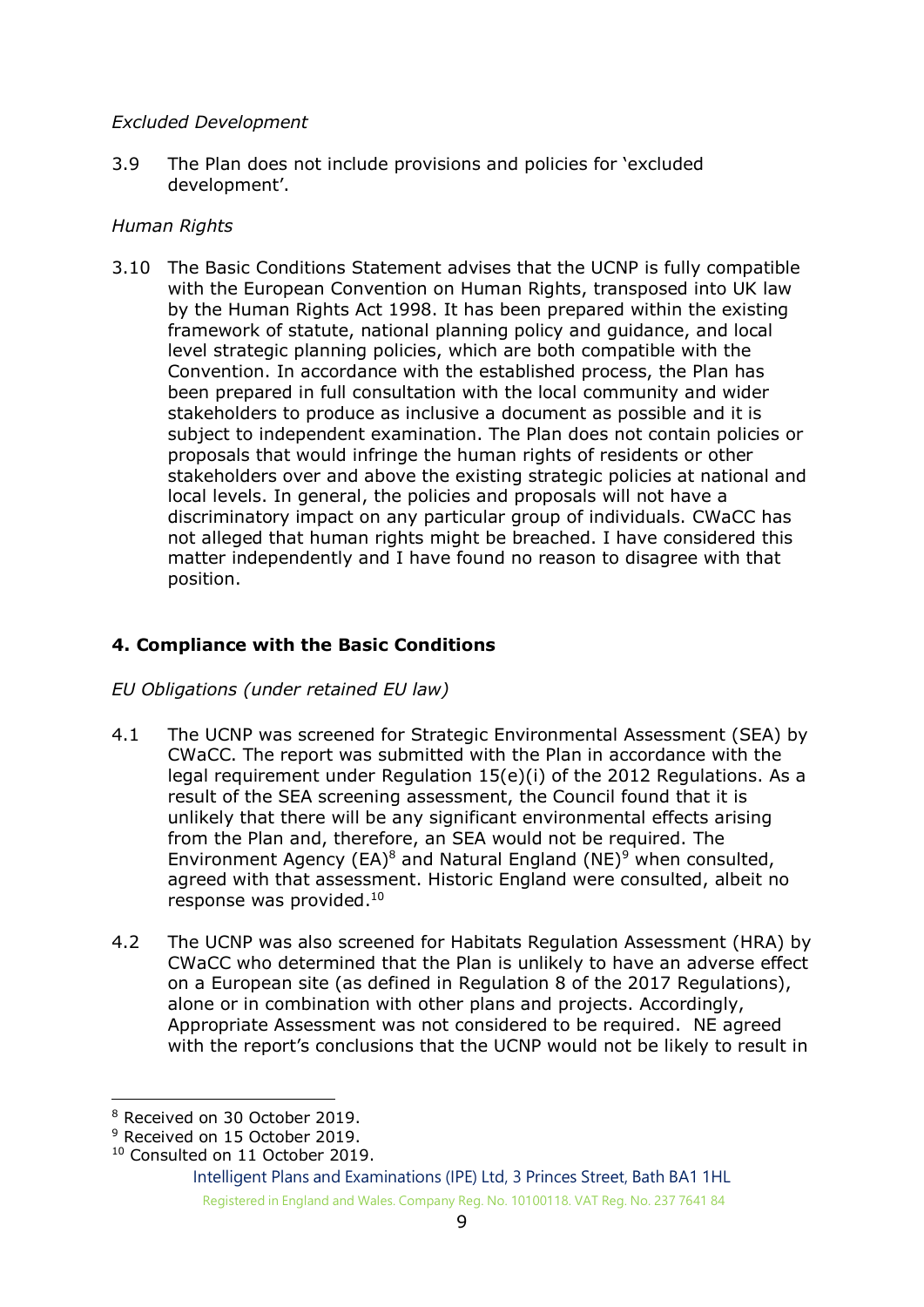a significant effect on any European Site, either alone or in combination and therefore no further assessment work would be required.

4.3 Having read the SEA, Sustainability Appraisal and the HRA Screening Determination, the other information provided, and considered the matter independently, I agree with those conclusions. Therefore, I am satisfied that the UCNP is compatible with EU obligations under retained EU law.

#### *Main Issues*

- 4.4 Having considered whether the Plan complies with various procedural and legal requirements, it is now necessary to deal with whether it complies with the remaining Basic Conditions, particularly the regard it pays to national policy and guidance, the contribution it makes to the achievement of sustainable development and whether it is in general conformity with strategic development plan policies. I test the Plan against the Basic Conditions by considering specific issues of compliance of all the Plan's policies.
- 4.5 As part of that assessment, I consider whether the policies are sufficiently clear and unambiguous, having regard to advice in the PPG. A neighbourhood plan policy should be drafted with sufficient clarity that a decision maker can apply it consistently and with confidence when determining planning applications. It should be concise, precise and supported by appropriate evidence. $11$
- 4.6 Accordingly, having regard to the Utkinton and Cotebrook Neighbourhood Plan, the consultation responses, other evidence and the site visit, I consider that the main issues in this examination are whether the UCNP policies (i) have regard to national policy and guidance, (ii) are in general conformity with the adopted strategic planning policies and (iii) would contribute to the achievement of sustainable development? I shall assess these issues by considering the policies within the topics in the sequence in which they appear in the Plan.
- 4.7 CWaCC has submitted constructive comments in response to the Regulation 16 consultation, which includes suggested improvements to the Plan in addition to potential deficiencies in and support for specific policies. My remit is to assess the Plan against the Basic Conditions and not to consider how it could be improved. Nevertheless, many of the suggestions by CWaCC are helpful, would assist in removing ambiguity and would clarify the presentation within the Plan, all of which is useful in creating a valuable document which will form part of the Development Plan. Therefore, I generally support the changes suggested by CWaCC which would increase the effectiveness of the Plan as part of the development management process.

<sup>11</sup> PPG Reference ID: 41-041-20140306.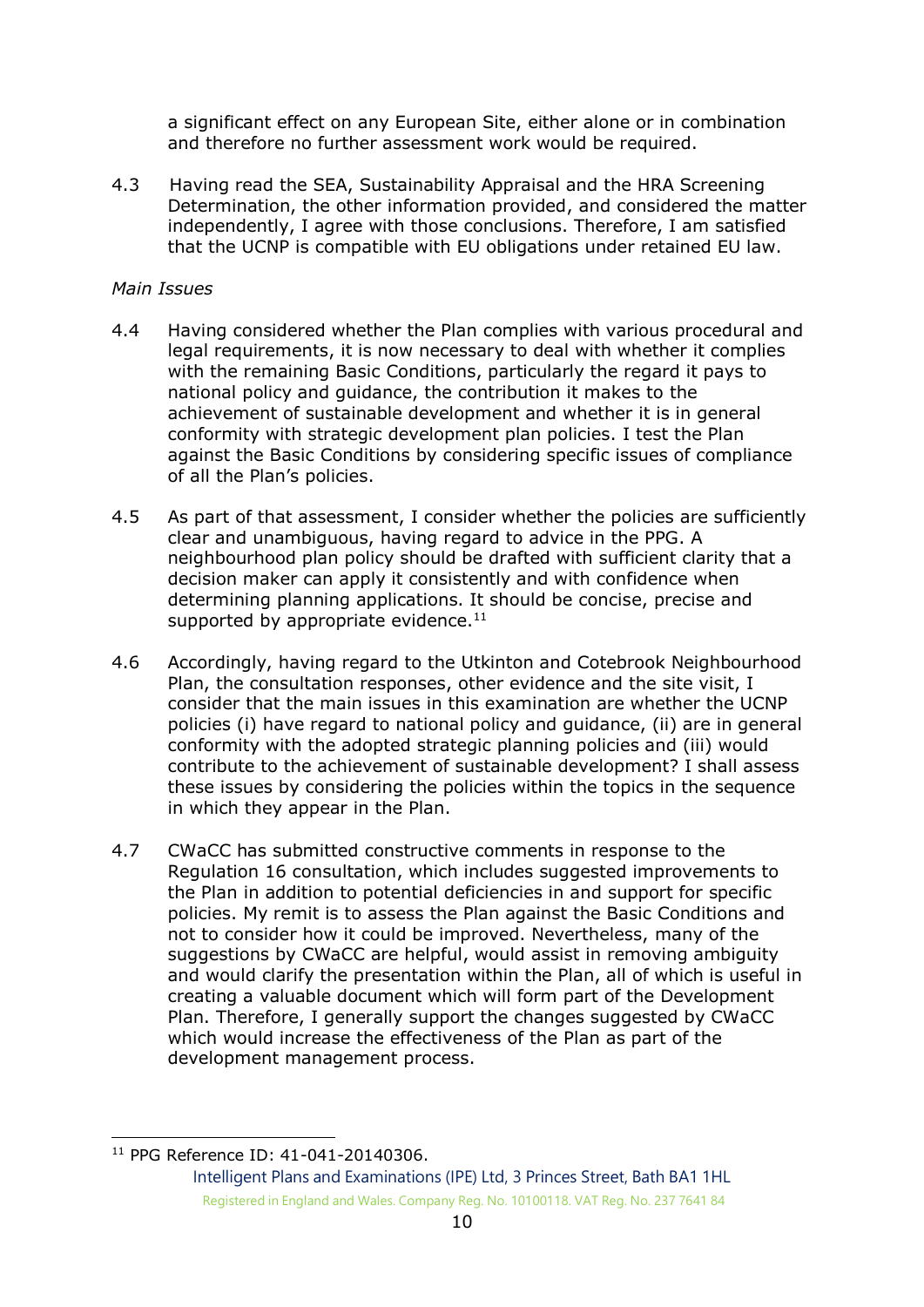#### *Vision and Objectives*

4.8 The UCNP does not include a vision or any objectives. However, a Vision and Objectives survey was carried out and the summarised results have enabled nine issues to be identified which are listed in the Plan.<sup>12</sup> The issues include the provision of homes and facilities for local people, the protection of wildlife and the built and natural environment, improving public transport and supporting the local economy.

## *Housing (Policies 1, 2 & 3)*

- 4.9 Policy R 1 of the CWaCLP (Part Two) designates Utkinton as a Local Service Centre in which development proposals will be supported where they meet the relevant policy criteria and are consistent with Policy STRAT 8 of the CWaCLP (Part One). Policy R 1 also provides for the definition of settlement boundaries in certain settlements and the one for Utkinton is shown on Figure 3 of the Plan. Policy 1 of the UCNP considers housing location and, subject to two shortcomings, has regard to national guidance,<sup>13</sup> generally conforms with Policies STRAT 8 and STRAT 9 of the CWaCLP (Part One) and meets the Basic Conditions.
- 4.10 My two criticisms relate to the reference to housing development in gardens and the support for housing development in brownfield land in Cotebrook. Policy 1 supports *"… infill development of one or two houses within a small gap in a built-up frontage, which would also apply to development in gardens*". Whereas non-strategic Policy DM 19 of the CWaCLP (Part Two) seeks to prevent new dwellings in gardens which would result in a disproportionate loss of garden land or unacceptable harm to the character and surrounding area, Policy SOC 5 of the CWaCLP (Part One) includes safeguarding residential amenity.
- 4.11 Each planning application for housing would be considered on its merits, wherever the location, but emphasising residential gardens as potential sites for housing would not be consistent with the prevailing guidance which is neutral about what is colloquially referred to as "garden" grabbing". Indeed, the NPPF Glossary explicitly excludes residential gardens from the definition of previously developed land. The CWaCLP (Part Two) notes that garden land is important to residential amenity and an important resource of open space that should be protected from over development wherever possible. Therefore, I shall recommend a modification to Policy 1 by the deletion of the reference to development in gardens. **(PM1)**
- 4.12 Policy 1 supports the re-use or redevelopment of brownfield land in Cotebrook. However, Cotebrook is located within the countryside where, under Policy STRAT 9 of the CWaCLP (Part One), the re-use or redevelopment of brownfield land is excluded from the categories of

<sup>12</sup> UCNP Appendices C & D.

<sup>13</sup> NPPF: paragraph 78.

Intelligent Plans and Examinations (IPE) Ltd, 3 Princes Street, Bath BA1 1HL Registered in England and Wales. Company Reg. No. 10100118. VAT Reg. No. 237 7641 84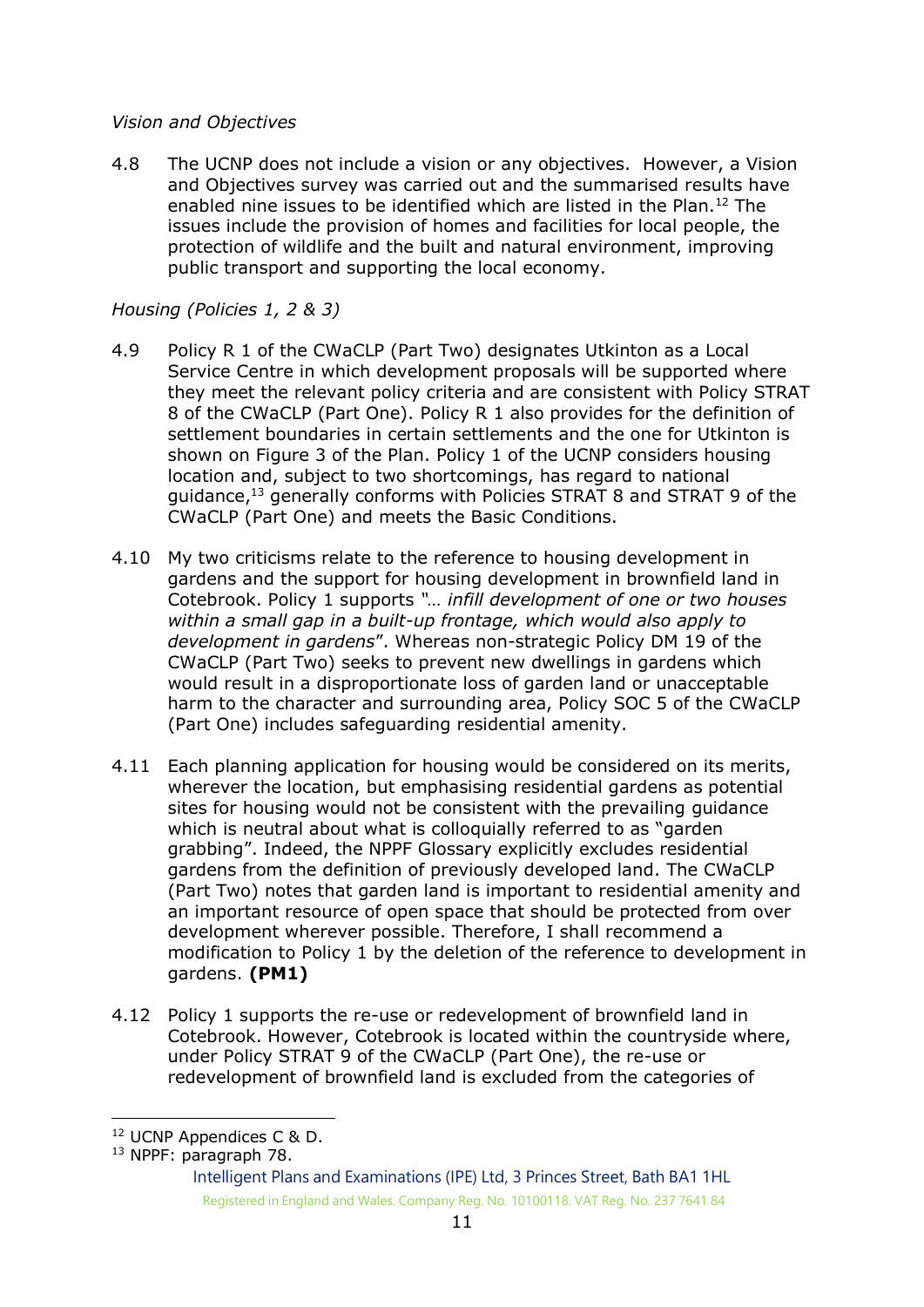development which will be permitted. Accordingly, I shall recommend the deletion of the bullet point dealing with Cotebrook and also the deletion of the tautological reference to Cotebrook in the sentence of which the bullet point forms part. **(PM2)**

- 4.13 A representation sought an allocation for housing development on land at Quarry Bank/John St on the northern edge of Utkinton.<sup>14</sup> The site adjoins the settlement boundary of Utkinton and is in open countryside and part of an Area of Special County Value (ASCV). The representation refers to Policy SOC 2 of the CWaCLP (Part One) and Policy DM 24 of the CWaCLP (Part Two) which support Rural Exception Sites. However, given that the site could accommodate up to 67 dwellings, I do not accept that it is small enough to meet the size criterion in Policy SOC 2 and neither would the development be modest, nor in keeping with the form and character of the settlement and local landscape setting. In any event, subject to the two recommended modifications, I consider that Policy 1 of the Plan would meet the Basic Conditions, and therefore, there is no requirement to allocate additional land for housing.
- 4.14 Policy 2 considers Housing Style and has regard to national guidance, 15 generally conforms with Policy ENV 6 of the CWaCLP (Part One) and meets the Basic Conditions. Policy 3 deals with Housing Design, which also has regard to national guidance,<sup>16</sup> and generally conforms with Policy ENV 6 of the CWaCLP (Part One), subject to introducing the qualification of lighting to be external. However, in addition, Policy 3 states that development should not erode the gap between Utkinton and Cotebrook. Policy GBC 3 of the CWaCLP (Part Two) identifies five key settlement gaps which are enabled by Policies STRAT 5 and ENV 2 of the CWaCLP (Part One). Policy 3 is even more restrictive than Policy GBC 3 because the latter includes four circumstances where development within a key settlement gap would be supported. Therefore, I consider that the element of the policy to maintain the gap between Utkinton and Cotebrook does not generally conform with the relevant policies of the CWaCLP (Parts One and Two) and I shall recommend its deletion. **(PM3)**
- 4.15 Those who may be concerned that removal of the gap from the policy may result in acceding to pressure for development in the countryside should be reconciled by the strong protection given by Policies STRAT 9 and ENV 2 of the CWaCLP (Part One) and GBC 2 of the CWaCLP (Part Two).

#### *Local Infrastructure (Policies 4, 5 & 6)*

4.16 The supporting text of Policy 4 describes the aim of supporting better facilities for local people. This is realised by the policy supporting schemes for improved parking and supporting the creation of new play space and recreational facilities. The policy also lists projects where improvements

<sup>16</sup> NPPF: paragraph 127.

<sup>&</sup>lt;sup>14</sup> Regulation 16 consultation response: Fisher German LPP on behalf of Mr A Hassell.

<sup>&</sup>lt;sup>15</sup> NPPF: paragraph 127.

Intelligent Plans and Examinations (IPE) Ltd, 3 Princes Street, Bath BA1 1HL Registered in England and Wales. Company Reg. No. 10100118. VAT Reg. No. 237 7641 84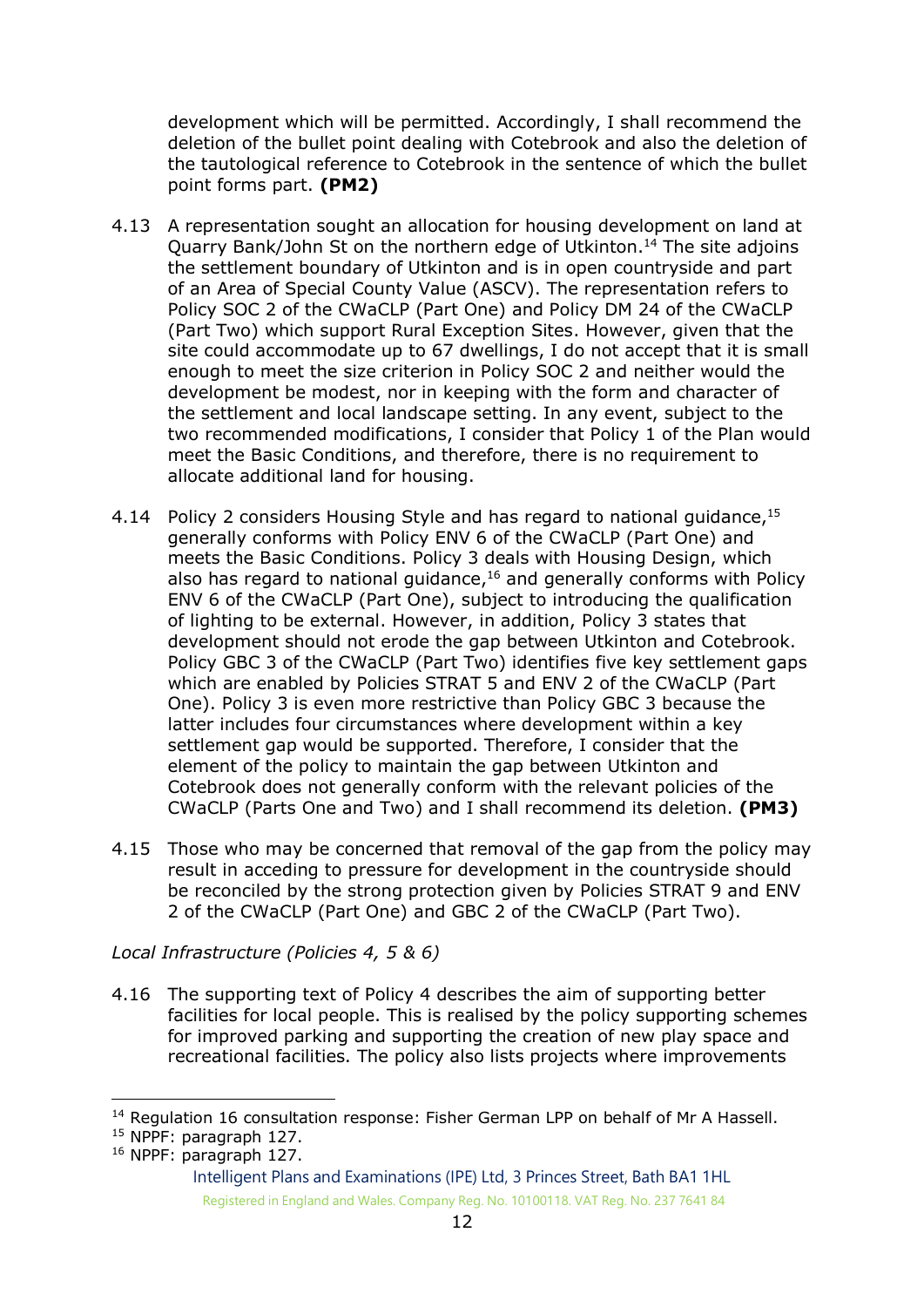will be sought and the creation of a community orchard and public picnic site behind Woodlands Close, Cotebrook.

- 4.17 However, some of the justification immediately preceding Policy 4 seeks to avoid harm to the facilities, and retain and improve them, which reads more as part of a policy than the policy itself. In addition, the list of projects within the policy are in the nature of aspirations or Parish Council actions. Therefore, I shall recommend rephrasing the policy by introducing some text from the justification, by moving the list of projects into an accompanying table and by including a further brief table about Parish Council intentions. **(PM4)** The policy would then have regard to national guidance,<sup>17</sup> would generally conform with Policies STRAT 8, STRAT 9 and SOC 5 of the CWaCLP (Part One) and would meet the Basic Conditions.
- 4.18 CWaCC has indicated that the third paragraph of page 23 contains an error in that three of the sites identified in Policy 4 are defined as open space in the Local Plan. In addition, the explanation should include references to acknowledge the requirements of Policy SOC 6 of the CWaCLP (Part One) and Policy DM 35 of the CWaCLP (Part Two). I have concluded that Policy 4 would meet the Basic Conditions and therefore need not be modified. Nevertheless, the correction of the inaccuracy and the expansion of the explanation would be improvements to the Plan which could be undertaken as minor non-material updates when it is rewritten in preparation for the referendum.
- 4.19 Policy 5 considers the local economy. The policy has regard to national guidance,<sup>18</sup> generally conforms with Policies STRAT 8 and STRAT 9 of the CWaCLP (Part One) and meets the Basic Conditions, subject to one concern about Clause a) which refers to specifying the need for the development. Applicants are only required to identify a need for the development for which an application is made in certain circumstances such as where environmental or planning policy constraints mean that permission would otherwise be refused. In this case, operational need for agricultural development is referred to in Policy DM 6 of the CWaCLP (Part Two) and necessity is referred to in Policy DM 7 of the CWaCLP (Part Two) in relation to rural diversification. Policy ECON 3 of the CWaCLP (Part One) refers to unmet need in the context of camping and caravan sites.
- 4.20 Most significantly, Policy STRAT 9 of the CWaCLP (Part One) includes provision for development that has an operational need for a countryside location such as for agricultural or forestry operations. Given that the Plan area, other than land within the Utkinton settlement boundary is defined as countryside, I shall recommend a modification to Policy 5 to relate the specification of need to development in the countryside and add a reference to operational and locational need. **(PM5)**

<sup>17</sup> NPPF: paragraph 92.

<sup>18</sup> NPPF: paragraph 85.

Intelligent Plans and Examinations (IPE) Ltd, 3 Princes Street, Bath BA1 1HL Registered in England and Wales. Company Reg. No. 10100118. VAT Reg. No. 237 7641 84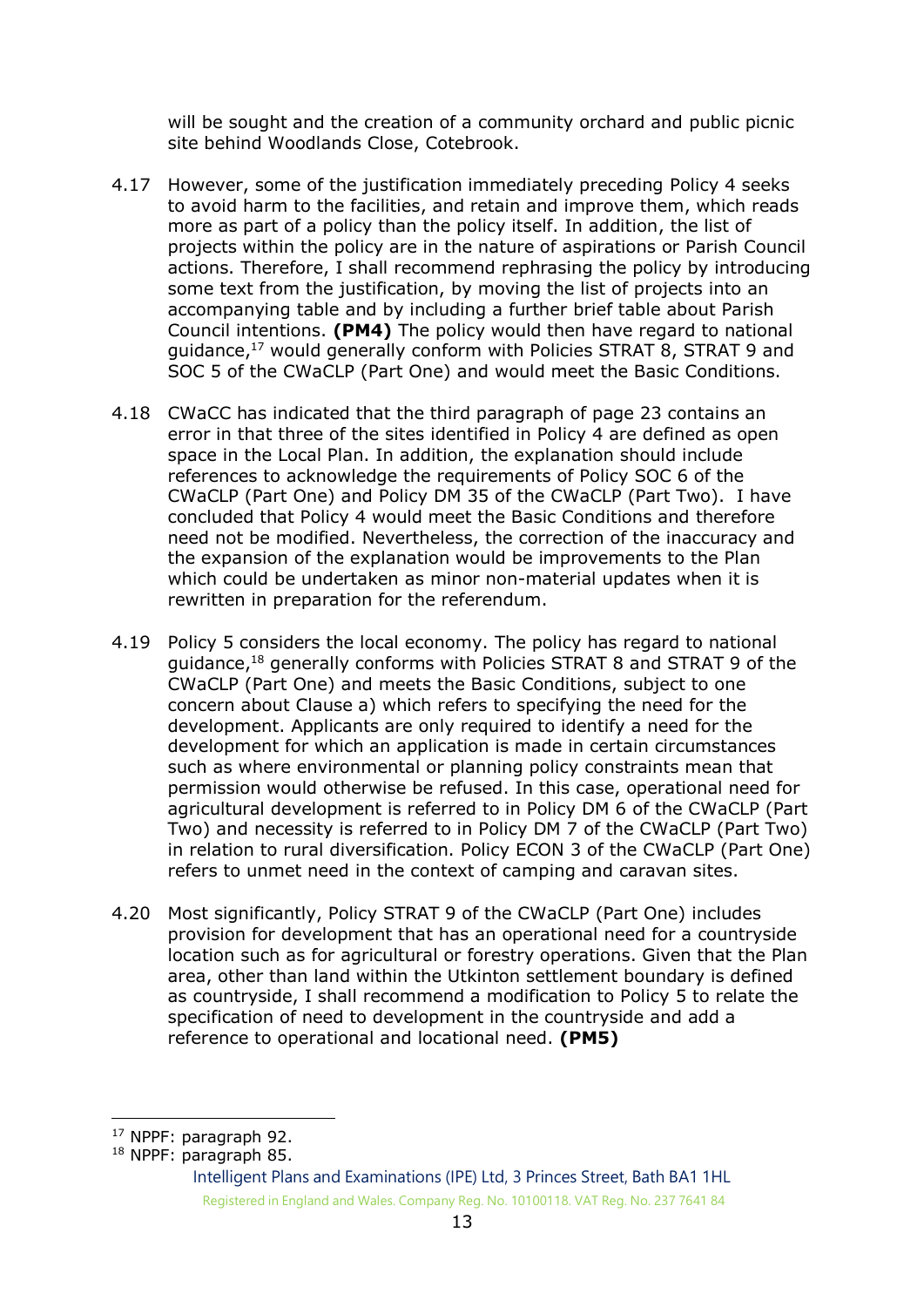4.21 Policy 6 supports the provision of high quality communications, has regard to national guidance,<sup>19</sup> generally conforms with Policy ECON 1 of the CWaCLP (Part One) and meets the Basic Conditions. The title of the policy is misleading given that it relates to more than just broadband. Therefore, in the interest of clarity I shall recommend modifying the title to "High Quality Communications". **(PM6)**

## *Transport (Policies 7 & 8)*

- 4.22 Policy 7 supports footpaths cycleways and highways. The policy has regard to national guidance, $20$  generally conforms with Policy STRAT 10 of the CWaCLP (Part One) and meets the Basic Conditions. Transport is considered in Policy 8, about which CWaCC has provided particularly constructive comments.<sup>21</sup> The policy contains criteria expressed in four bullet points. The first criterion a) seeks a Transport Statement (TS) or Transport Assessment (TA) for development which would generate a "significant amount of vehicle movements". I accept that significance is a matter of judgement, but I am confident that development management procedures will enable a TS/TA to be produced where appropriate. The policy also refers to an "independent" consultant. As CWaCC indicates, consultants employed by a developer would produce a TS/TA which would then be reviewed by the CWaCC which would take the independent view. I shall recommend modifying criterion a) by deleting the final phrase.
- 4.23 Criterion b) explains what would be sought in the TS/TA and effectively is a repeat of a). Therefore, I shall recommend the deletion of criterion b). Criterion c) seeks the investigation of road safety and HGV usage which is more a Parish Council aspiration rather than a land use policy and I shall recommend that it is transferred from Policy 8 to the explanation. Subject to those modifications **(PM7)**, the policy would have regard to national guidance,<sup>22</sup> would generally conform with Policy STRAT 10 of the CWaCLP (Part One) and would meet the Basic Conditions.

*Local Distinctiveness, Landscape, Wildlife and Open Space (Policies 9, 10 & 11)*

- 4.24 When applications for development are considered, Policy 9 aims to retain the distinctive landscape within the Plan area. The policy, whilst being perhaps longwinded (albeit not to suggest it is unclear) has regard to national guidance,<sup>23</sup> generally conforms with Policy ENV 2 of the CWaCLP (Part One) and meets the Basic Conditions, subject to the deletion of the reference to an "independent" Arboricultural Assessment. **(PM8)**
- 4.25 Policy 10 deals with wildlife. Unfortunately, the policy has major defects because of the inclusion of Parish Council intentions, references to outdated maps and incorrect guidance and I refer again to the

<sup>19</sup> NPPF: paragraphs 112 & 113.

<sup>20</sup> NPPF: paragraph 104.

<sup>&</sup>lt;sup>21</sup> Regulation 16 response: CWaCC dated 29 November 2020.

<sup>22</sup> NPPF: paragraph 102.

<sup>23</sup> NPPF: paragraph 170.

Intelligent Plans and Examinations (IPE) Ltd, 3 Princes Street, Bath BA1 1HL Registered in England and Wales. Company Reg. No. 10100118. VAT Reg. No. 237 7641 84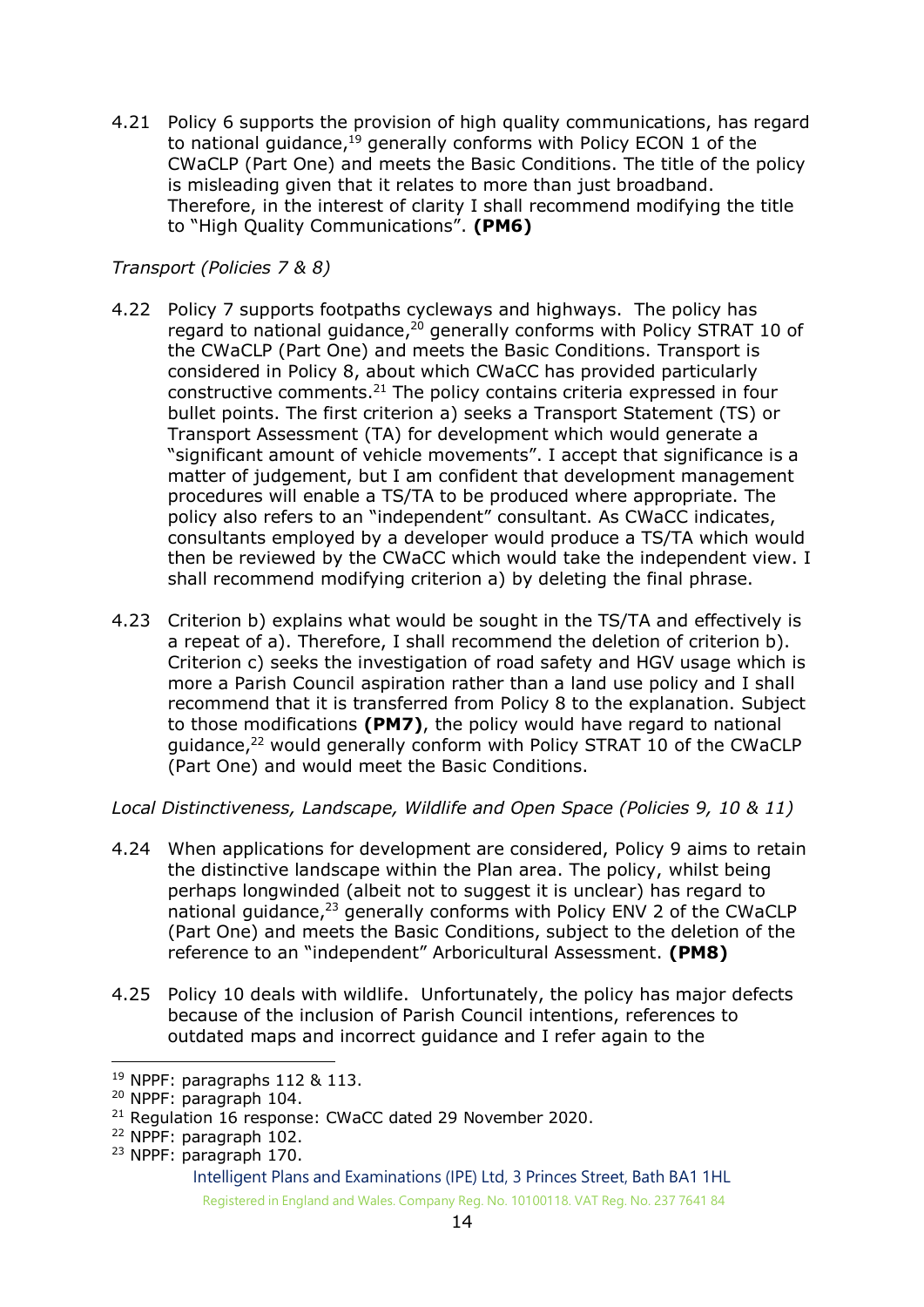constructive comments made by CWaCC.<sup>24</sup> The overall objectives behind the policy are sound but the expression of them within the policy lacks the clarity necessary for effective development management.

- 4.26 The policy contains eight items a) to h). Item a) seeks to monitor and maintain existing hedgerows, especially along the sides of roads and fails to recognise that hedges occur throughout the countryside and, unless within the area of a planning application, fall outside the planning system. Items b), c) and e) refer to information from the Cheshire Wildlife Trust (CWT) which has been updated by CWaCC. The "exceptional circumstances" test in Item g) is more restrictive than set out in national guidance, particularly when mitigation had been provided. In addition, there is a failure to recognise that, for a land use based policy appropriate to a neighbourhood plan, there should be a link to planning applications for development, rather than an assertion of what is intended for hedges, trees, wildlife, etc. Finally, the need for a net gain in biodiversity when development proposals are considered, sought by national guidance and encouraged in Policy DM 44 of the CWaCLP (Part Two), is absent.
- 4.27 CWaCC included an example of a wildlife policy in their Regulation 16 consultation response, which overcomes the shortcomings which I have identified above, and I shall recommend the majority of it as a replacement Policy 10. **(PM9**) The policy would then have regard to national guidance,<sup>25</sup> generally conform with Policies ENV 4 and ENV 3 of the CWaCLP (Part One) and Policy DM 44 of the CWaCLP (Part Two) and meet the Basic Conditions.
- 4.28 In their Regulation 16 consultation response, CWaCC commented that Habitat Distinctiveness is not normally used in policies. Furthermore, in response to one of my questions, CWaCC stated that the areas of high Habitat Distinctiveness shown on Figure 18 in the Plan do not align fully with the corridors and stepping stones or the restoration areas shown in the Local Plan (See Policy DM 44 of the CWaCLP Part Two). CWaCC suggested that the Map at Figure 18 should be replaced by one which is attached to the response and based on the Ecological Network for Cheshire West and Chester. I agree that this would correct the inaccuracies and shall recommend the modification to the Plan. **(PM10)**
- 4.29 Policy 11 designates Local Green Spaces (LGS) and refers to important vistas and views which are shown on Figure 20 (page 62)<sup>26</sup> and in subsequent annotated maps and photographs. The NPPF states that LGS should satisfy various requirements. The LGS designation should only be used where the green space is: a) in reasonably close proximity to the community it serves; b) demonstrably special to a local community and holds a particular local significance, for example because of its beauty,

<sup>&</sup>lt;sup>24</sup> Regulation 16 response: CWaCC dated 29 November 2020.

<sup>&</sup>lt;sup>25</sup> NPPF: paragraph 174.

 $26$  There are presently two figures labelled as No.20 in the draft Plan (see pages 62 and 54). Following examination, when the Plan is updated, these references may be revised in accordance with paragraph 4.37 of this report.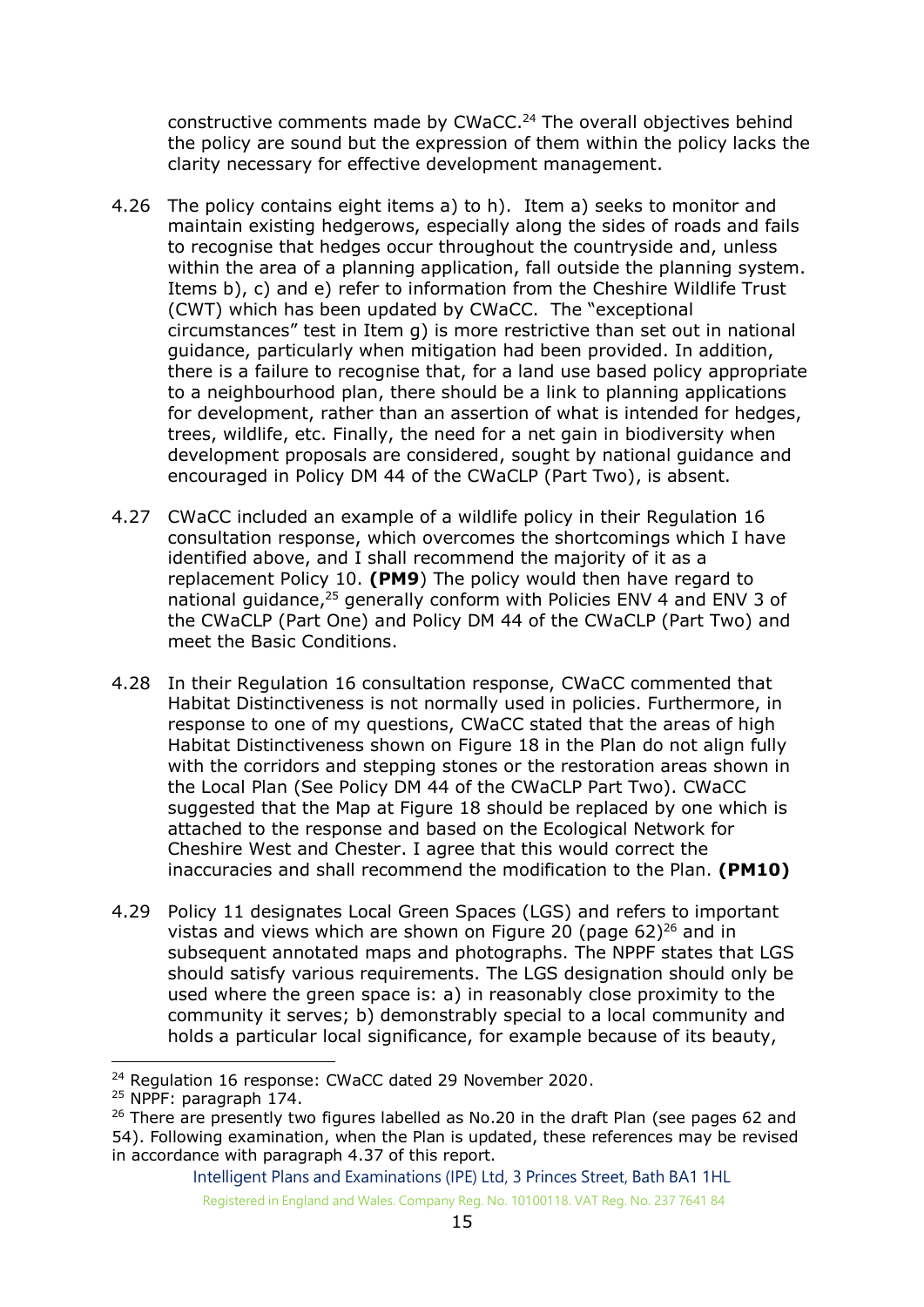historic significance, recreational value (including as a playing field), tranquillity or richness of its wildlife; and c) local in character and is not an extensive tract of land.<sup>27</sup>

- 4.30 The Plan identifies six LGS, two at Cotebrook and four on the edge of Utkinton. Of those at Cotebrook, I consider that the land to the rear of Woodlands Close (Figure 20, page 54) meets all the criteria for LGS designation. However, although the former school site (Figure 21) is close to the community it would serve and is local in character, I do not consider that it holds particular significance as a space which is open and green. It currently has the appearance of overgrown derelict land. Indeed, a comment in the Plan is that it could provide for a small number of affordable/discounted dwellings. I also note that in the response to my questions, UCPC excluded this site from the list of "protected green spaces" sought by the Council.<sup>28</sup> Therefore, I shall recommend that the former school site is not designated as LGS.
- 4.31 There are two proposed LGS on the western edge of Utkinton near the War Memorial on John Street (Figures 22 & 23), one proposed LGS on land off Quarry Bank on the northern edge of Utkinton (Figure 25) and another proposed LGS on the "Donkey Field" on the southern edge of Utkinton (Figure 24). I accept that all the sites are in close proximity to Utkinton. However, Utkinton is defined as a Local Service Centre and, in response to my questions, CWaCC commented that the cumulative nature of the proposed LGS around Utkinton may limit long term development opportunities. The NPPF advises that designating land as LGS should be consistent with the local planning of sustainable development and complement investment in sufficient homes, jobs and other essential services.<sup>29</sup> Therefore, I conclude that the accumulation of LGS would be disproportionate, given that there are no land allocations for additional housing. This conclusion is given added weight in view of NPPF advice that LGS should be capable of enduring beyond the end of the Plan period.
- 4.32 Nevertheless, the proposed LGS at the "Donkey Field", located between the dwellings on Northgate, the Rose Farm complex and the houses on the western side of Rowlands View, is local in character. The land also has local significance due to its relative tranquillity and forming part of the setting of Bumblebee Hall, a Grade II listed building at 16 Northgate. I do not consider that the 0.9 ha site is an extensive tract of land in the context of its surroundings and its virtual enclosure by the residential properties and Rose Farm. Therefore, I conclude that it meets the criteria for designation as LGS. Accordingly, I shall recommend that the Plan is modified by the deletion of the proposed LGS at the former school (Cotebrook), Land off John Street (Utkinton), Land behind the War Memorial (Utkinton) and Land off Quarry Bank (Utkinton) but that the

<sup>27</sup> NPPF: paragraph 100.

<sup>&</sup>lt;sup>28</sup> Response from UCPC dated 18 January 2021.

<sup>29</sup> NPPF: paragraph 99.

Intelligent Plans and Examinations (IPE) Ltd, 3 Princes Street, Bath BA1 1HL Registered in England and Wales. Company Reg. No. 10100118. VAT Reg. No. 237 7641 84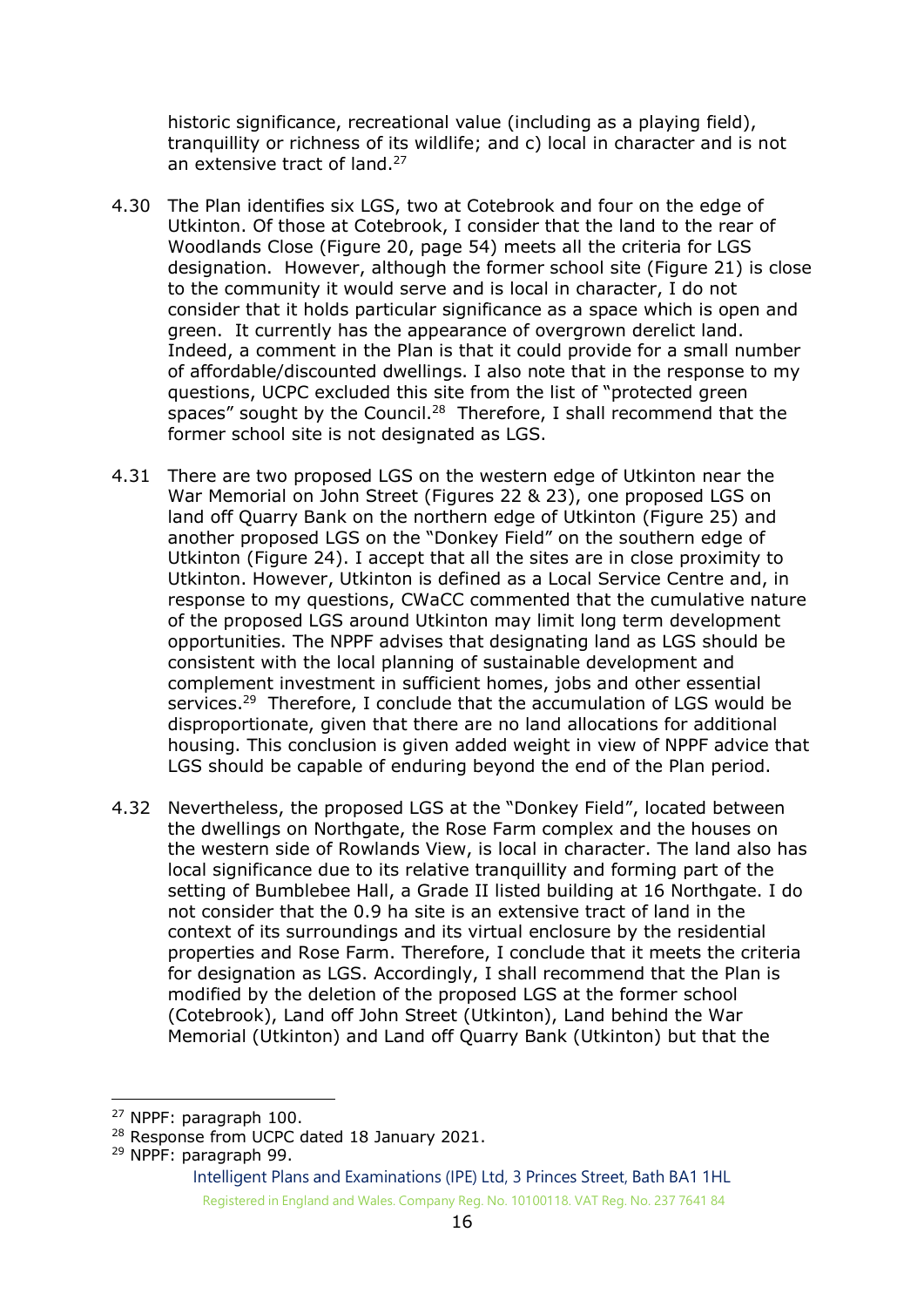Land to the rear of Woodlands Close (Cotebrook) and the "Donkey Field" (Utkinton) are retained as LGS in the Plan. **(PM11)**

- 4.33 Turning to the phrasing of Policy 11 a), policies for managing development within a Local Green Space should be consistent with those for Green Belts.<sup>30</sup> National quidance is that inappropriate development is, by definition, harmful to the Green Belt and should not be approved except in very special, rather than exceptional, circumstances. Further guidance is outlined in the NPPF. Therefore, I shall recommend a modification of the policy to make it consistent with the management of development in the Green Belt.
- 4.34 Policy 11 b) requires development to respect important views into and out of the Parish. Policies cannot be included for land outside the Plan area. Views into the Parish will originate from outside the area of the Plan and I shall recommend modifying the criterion to views "within and from the Parish". I shall also recommend including the list of views in Figure 20 (page 62) in the policy in order to avoid excessive coverage and the lack of clarity suggested in the additional list of ten views on pages 69 and 70 which have no associated maps or photographs.
- 4.35 Policy 11 d)–e) consider the potential impact of development on views and vistas and, in my opinion, add confusion to how the effects would be assessed by the Plan. Policy 9 Landscape Distinctiveness is more comprehensive and will enable a thorough assessment to be made. Criterion f) lacks the precision required for effective development management and presupposes that development would cause damage, which is not necessarily the case. Therefore, I shall recommend the deletion of criteria d), e) and f) of Policy 11. Finally, the title of the policy is misleading because it only refers to LGS and I shall recommend the addition of Vistas and Views. **(PM12**) Subject to the recommended modifications, Policy 11 would have regard to national guidance, $31$  would generally conform with Policy ENV 2 of the CWaCLP (Part One) and would meet the Basic Conditions.

## *Overview*

- 4.36 Accordingly, on the evidence before me, with the recommended modifications, I consider that the policies within the UCNP would be in general conformity with the strategic policies of the Local Plan (Parts One and Two), would have regard to national guidance, would contribute to the achievement of sustainable development and so would meet the Basic Conditions.
- 4.37 A consequence of the acceptance of the recommended modifications set out in the Appendix to this report would be that amendments would have to be made to the explanation within the Plan in order to make it logical

<sup>30</sup> NPPF: paragraph 101.

<sup>31</sup> NPPF: paragraphs 99 & 100.

Intelligent Plans and Examinations (IPE) Ltd, 3 Princes Street, Bath BA1 1HL Registered in England and Wales. Company Reg. No. 10100118. VAT Reg. No. 237 7641 84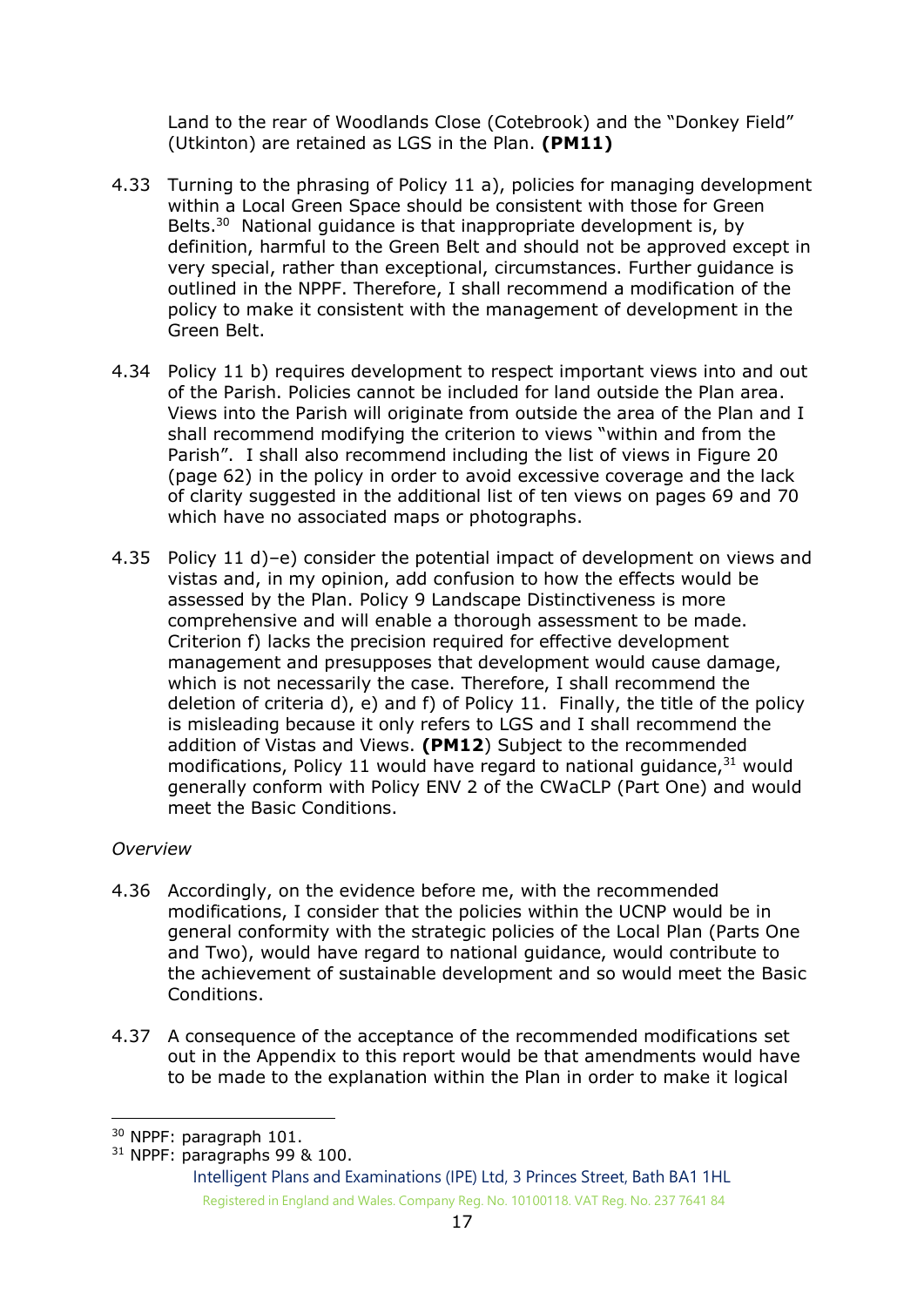and suitable for the referendum. These might include correcting any inaccuracies and re-numbering paragraphs and figures. $32$  In addition, improvements may be considered desirable to the formatting so that it enables effective use of the UCNP as a development plan document. None of these alterations would affect the ability of the Plan to meet the Basic Conditions and could be undertaken as non-material changes.

### **5. Conclusions**

#### *Summary*

- 5.1 The Utkinton and Cotebrook Neighbourhood Plan has been duly prepared in compliance with the procedural requirements. My examination has investigated whether the Plan meets the Basic Conditions and other legal requirements for neighbourhood plans. I have had regard to all the responses made following consultation on the UCNP, and the evidence documents submitted with it.
- 5.2 I have made recommendations to modify a number of policies to ensure the Plan meets the Basic Conditions and other legal requirements. I recommend that the Plan, once modified, proceeds to referendum.

#### *The Referendum and its Area*

5.3 I have considered whether or not the referendum area should be extended beyond the designated area to which the Plan relates. The UCNP as modified has no policy or proposal which I consider significant enough to have an impact beyond the designated Neighbourhood Plan boundary, requiring the referendum to extend to areas beyond the Plan boundary. I recommend that the boundary for the purposes of any future referendum on the Plan should be the boundary of the designated Neighbourhood Plan Area.

#### *Concluding Comments*

5.4 The Parish Council and the associated volunteers are to be commended for their efforts in producing a plan which is well supported by the accompanying documentation. It is very informative and I enjoyed reading it, especially the details of the countryside around Utkinton and Cotebrook which I saw on my site visit. Incorporating the modifications I have recommended, the UCNP will make a positive contribution to the Development Plan for the area and should enable the rural character and appearance of the Parish to be maintained whilst enabling sustainable development to proceed.

Intelligent Plans and Examinations (IPE) Ltd, 3 Princes Street, Bath BA1 1HL Registered in England and Wales. Company Reg. No. 10100118. VAT Reg. No. 237 7641 84  $32$  For example, see footnote 26 of this report and PM11 and PM12 in the Appendix.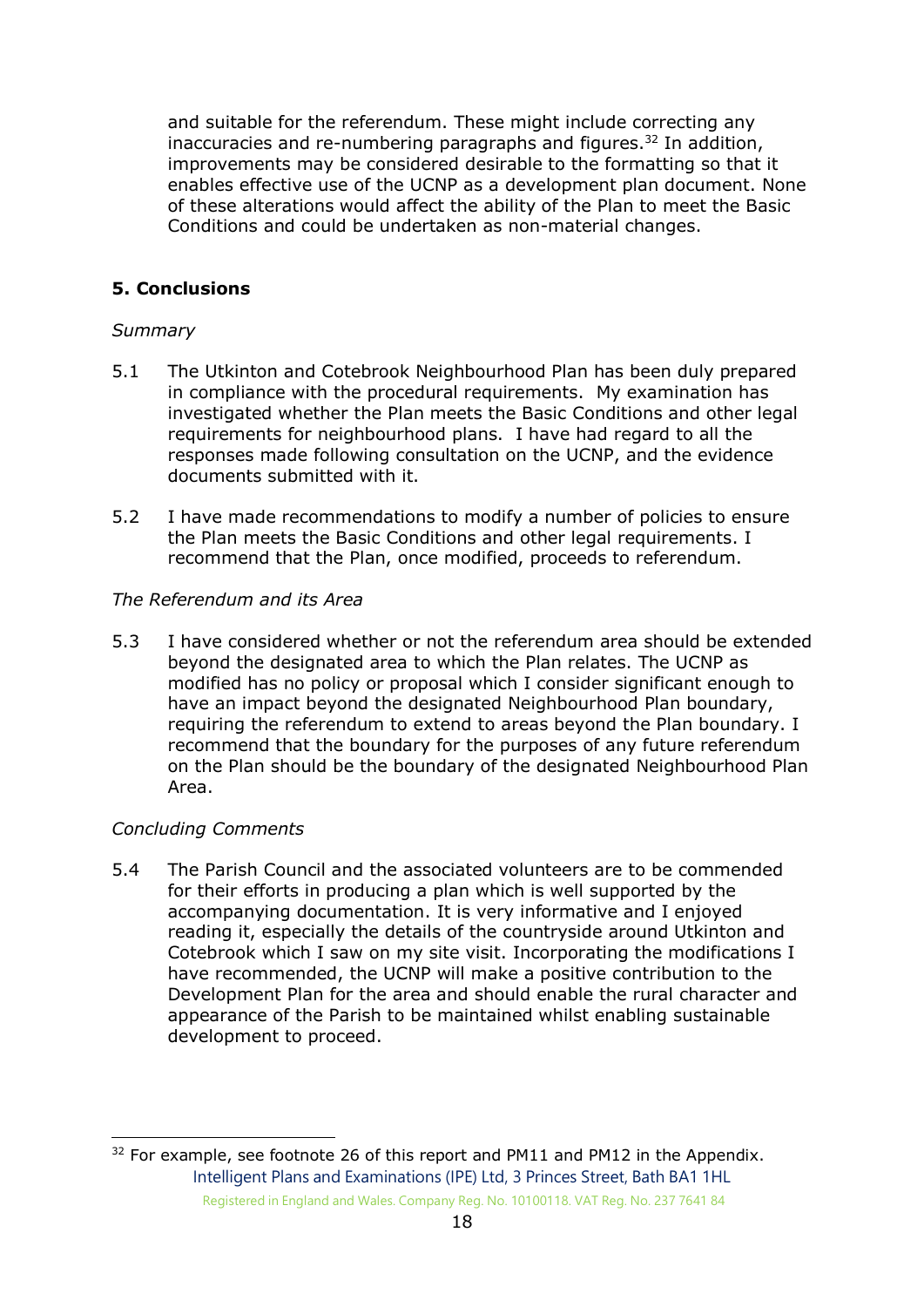*Andrew Mead*

Examiner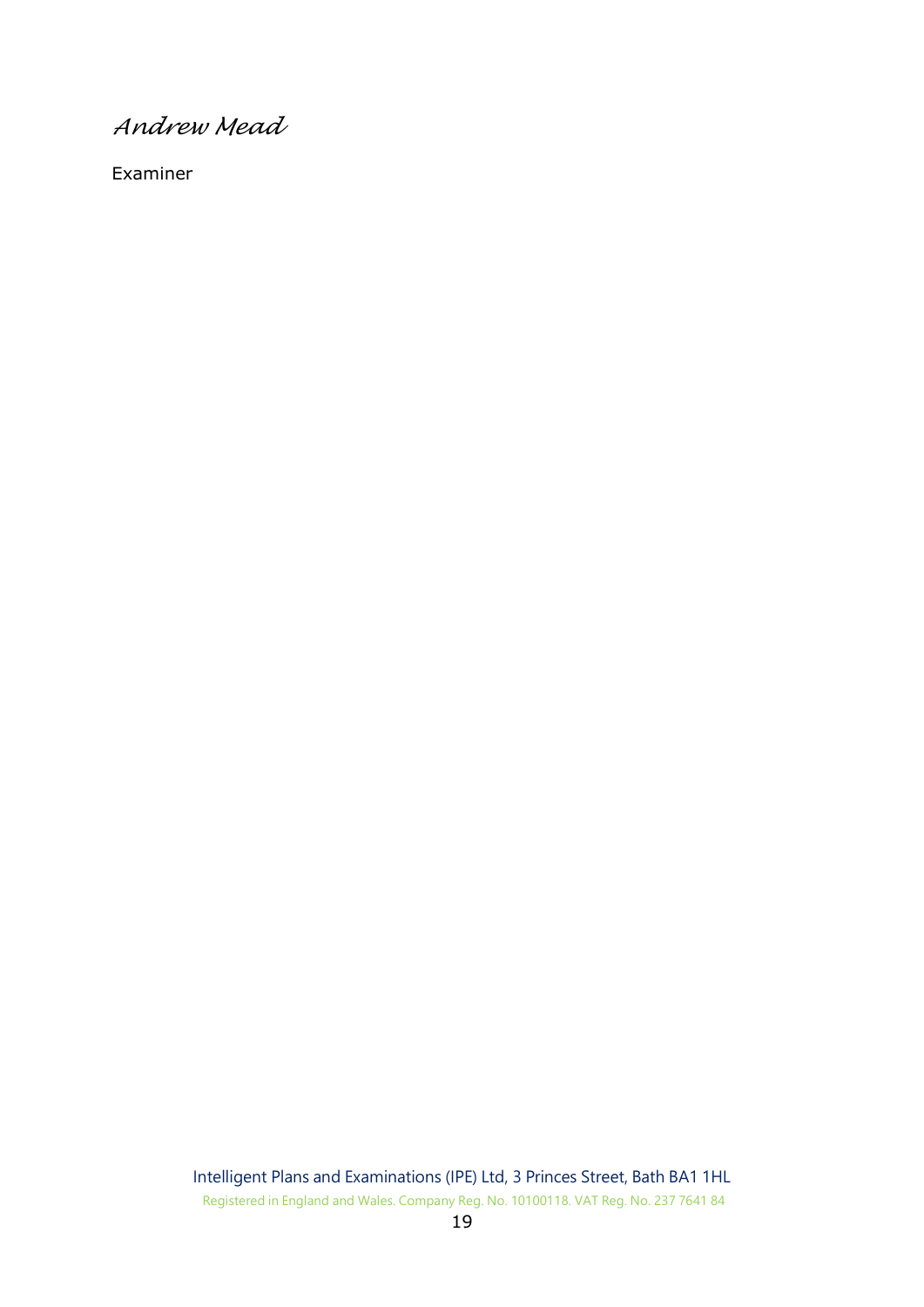## **Appendix: Modifications**

| <b>Proposed</b><br>modification<br>no. (PM) | Page no./<br>other reference | <b>Modification</b>                                                                                                                                                                                                                                                                                                                                                                                                                                                    |
|---------------------------------------------|------------------------------|------------------------------------------------------------------------------------------------------------------------------------------------------------------------------------------------------------------------------------------------------------------------------------------------------------------------------------------------------------------------------------------------------------------------------------------------------------------------|
| PM <sub>1</sub>                             | Policy 1                     | Delete: " which would also apply to<br>development in gardens."                                                                                                                                                                                                                                                                                                                                                                                                        |
| PM <sub>2</sub>                             | Policy 1                     | Amend first paragraph on p.18 to:<br>"Within the countryside, housing<br>proposals  etc,".                                                                                                                                                                                                                                                                                                                                                                             |
|                                             |                              | Delete: " Reuse or redevelopment of<br>brownfield land in Cotebrook."                                                                                                                                                                                                                                                                                                                                                                                                  |
| PM <sub>3</sub>                             | Policy 3                     | Amend the third paragraph to: "Any<br>future development must protect<br>the "dark skies" with sympathetic<br>external lighting. Developers<br>should give details of external<br>lighting and lux levels  etc."                                                                                                                                                                                                                                                       |
|                                             |                              | Delete the final paragraph.                                                                                                                                                                                                                                                                                                                                                                                                                                            |
| PM4                                         | Policy 4                     | Delete the policy and substitute:<br>"Proposals which would result in<br>the harm or loss of the facilities<br>listed in Table 1 below will not be<br>supported. Proposals which would<br>result in the replacement of or<br>improvement/addition to the<br>facilities will be supported.<br><b>Schemes to provide adequate</b><br>parking for the community<br>buildings will be supported.<br>Schemes which would create new<br>play and recreational facilities for |
|                                             |                              | all ages will be supported, where<br>appropriate."<br>Include a new Table 1:<br><b>Table 1 Community Facilities</b><br><b>Utkinton Village Hall</b><br><b>Cotebrook Village Hall</b><br><b>Utkinton St Paul's C of E Primary</b><br><b>School</b><br>Playing field opposite St Paul's C of<br><b>E the Primary School</b>                                                                                                                                              |
|                                             |                              | St John's and the Holy Cross Church                                                                                                                                                                                                                                                                                                                                                                                                                                    |

Intelligent Plans and Examinations (IPE) Ltd, 3 Princes Street, Bath BA1 1HL Registered in England and Wales. Company Reg. No. 10100118. VAT Reg. No. 237 7641 84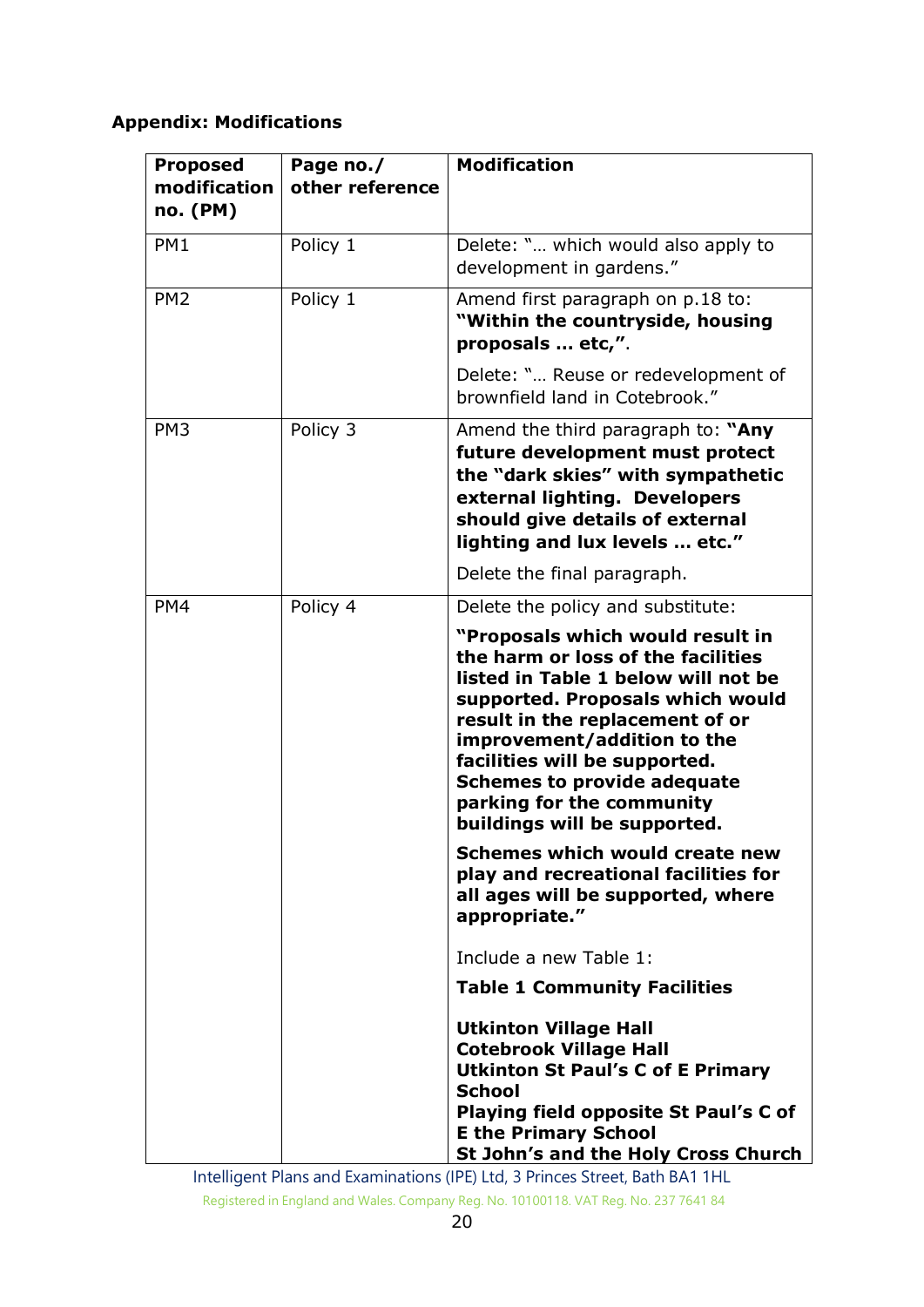|                 |           | Include a new Table 2:                                                                                                                                                                                                                                |
|-----------------|-----------|-------------------------------------------------------------------------------------------------------------------------------------------------------------------------------------------------------------------------------------------------------|
|                 |           | <b>Table 2 Parish Council Projects</b>                                                                                                                                                                                                                |
|                 |           | Improve the facilities at the<br>i) -<br>places listed in Table 1.                                                                                                                                                                                    |
|                 |           | ii) Explore with CWaCC the<br>acquisition/transfer and use of<br>land at the rear of Woodlands<br>Close, Cotebrook for the purpose<br>of providing a community<br>orchard and picnic place.                                                           |
| PM <sub>5</sub> | Policy 5  | Amend a) to: "Applications for<br>development or change of use of<br>buildings within the countryside<br>relating to agricultural, retail,<br>tourism or leisure use must have<br>the operational and locational need<br>specified by the applicant." |
| PM <sub>6</sub> | Policy 6  | Alter policy title to: "High Quality<br><b>Communications".</b>                                                                                                                                                                                       |
| PM7             | Policy 8  | Delete from a): " to be produced by<br>an independent consultant."                                                                                                                                                                                    |
|                 |           | Delete b).                                                                                                                                                                                                                                            |
|                 |           | Transfer c) from the policy to the<br>explanation.                                                                                                                                                                                                    |
| PM <sub>8</sub> | Policy 9  | Delete from c): " Independent ".                                                                                                                                                                                                                      |
| PM <sub>9</sub> | Policy 10 | Delete the policy and include:                                                                                                                                                                                                                        |
|                 |           | a) "Proposals should sustain and<br>encourage a net gain in the flora<br>and fauna that are integral<br>components of the Parish's<br>landscape and wildlife diversity.                                                                               |
|                 |           | b) Proposals will be supported<br>where they integrate with the<br>borough's ecological network,<br>improve the quality, enhance<br>wildlife corridors in the area and<br>include measures to protect<br>wildlife species and habitats.               |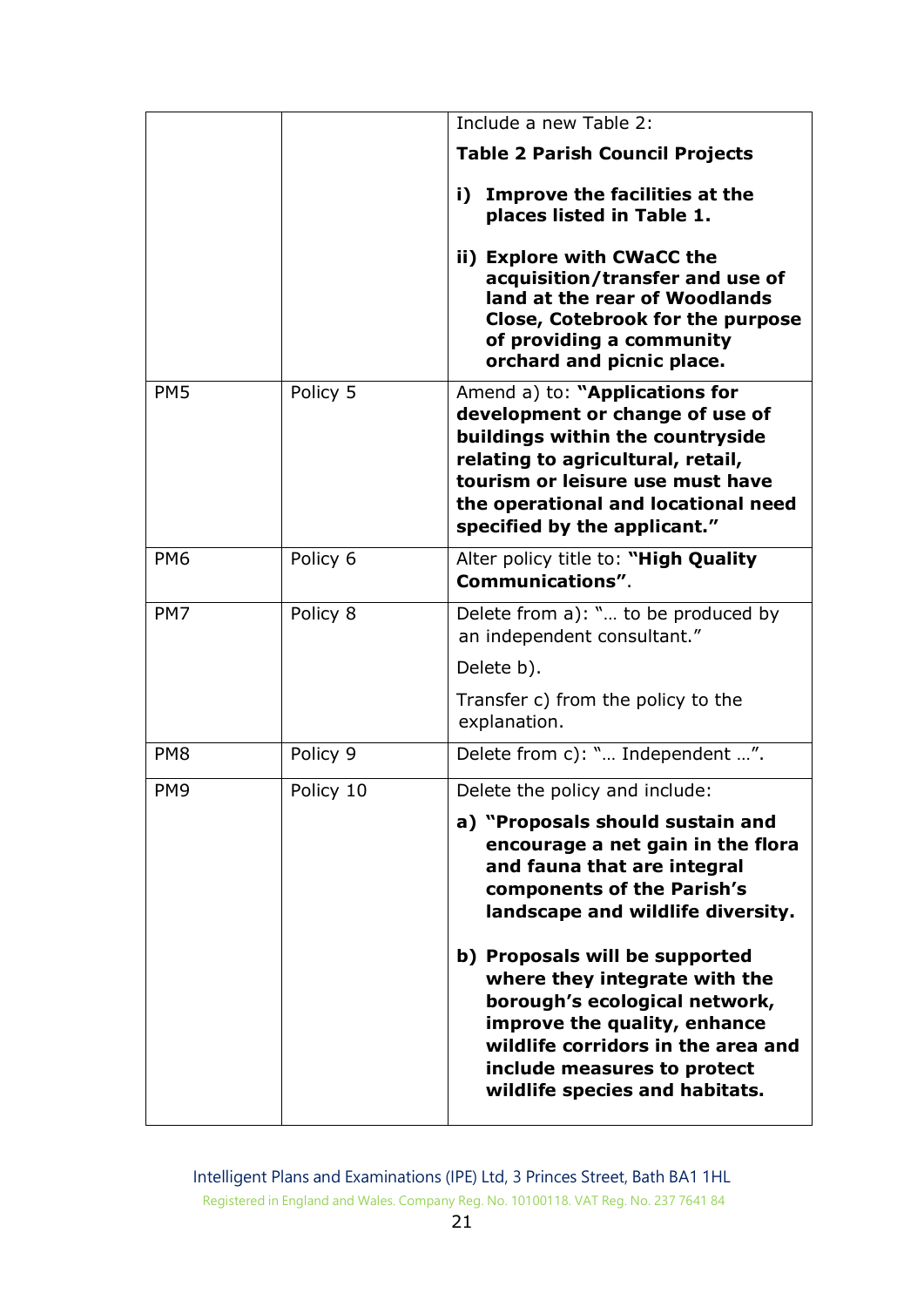|             |                                                       | c) Development proposals should<br>retain existing wetland features<br>such as ponds to enhance local<br>diversity.<br>d) Development proposals should<br>seek to maintain and retain<br>hedgerows, trees and<br>watercourses where these make<br>a significant contribution to the<br>amenity, biodiversity and<br>landscape character of the<br>surrounding area. Development<br>that would adversely affect<br>these features will not normally<br>be permitted.<br>e) Any hedgerows damaged or<br>removed as a result of<br>development or maintenance<br>should provide appropriate<br>mitigation; proposals to replant<br>with native hedgerow species to<br>sustain wildlife habitation are<br>encouraged.<br>f) New developments will be<br>required to include suitable<br>planting of trees and<br>hedgerows, in line with the |
|-------------|-------------------------------------------------------|------------------------------------------------------------------------------------------------------------------------------------------------------------------------------------------------------------------------------------------------------------------------------------------------------------------------------------------------------------------------------------------------------------------------------------------------------------------------------------------------------------------------------------------------------------------------------------------------------------------------------------------------------------------------------------------------------------------------------------------------------------------------------------------------------------------------------------------|
|             |                                                       | Council's local plan policies."                                                                                                                                                                                                                                                                                                                                                                                                                                                                                                                                                                                                                                                                                                                                                                                                          |
| <b>PM10</b> | Figure 18                                             | Replace Figure 18 with the Ecological<br>Network map attached to the CWaCC<br>email dated 13 January 2021. <sup>33</sup>                                                                                                                                                                                                                                                                                                                                                                                                                                                                                                                                                                                                                                                                                                                 |
| $PM11^{34}$ | Policy 11<br>Table 2<br>Figures 21, 22,<br>23 and 25. | Delete the following proposed Local<br>Green Spaces from the Plan:<br>The former school (Cotebrook).<br>Land off John Street (Utkinton).<br>Land behind the War Memorial                                                                                                                                                                                                                                                                                                                                                                                                                                                                                                                                                                                                                                                                 |

<sup>33</sup> <http://consult.cheshirewestandchester.gov.uk/file/5791018>

Intelligent Plans and Examinations (IPE) Ltd, 3 Princes Street, Bath BA1 1HL  $34$  In relation to the Plan references in PM11 (and PM12), see paragraph 4.37 of this report.

Registered in England and Wales. Company Reg. No. 10100118. VAT Reg. No. 237 7641 84